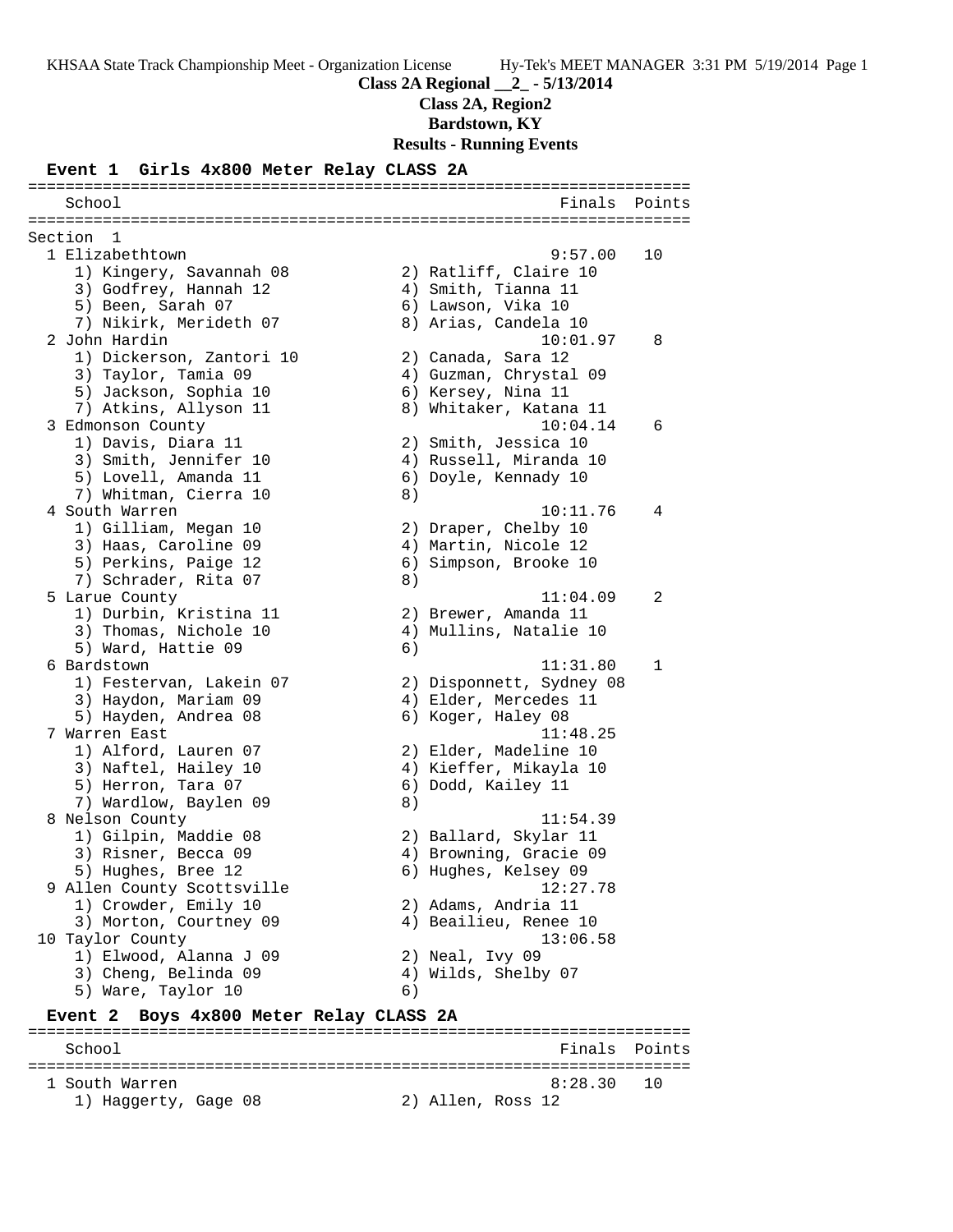**Class 2A, Region2**

**Bardstown, KY**

#### **Results - Running Events**

### **....Event 2 Boys 4x800 Meter Relay CLASS 2A**

 3) Gibbs, Andrew 12 4) Edmunds, Jake 11 5) Starling, Jonah 12 6) Buckner, Cameron 10 2 Edmonson County 8:39.80 8 1) Allen, Austin 12 2) Moore, Rylan 10 3) Sasse, Austin 10 4) Stockdale, Chance 11 5) Scott, Jacob 11 6) Bedwell, Cole 11 3 John Hardin 8:41.16 6 1) Boulware, Raleigh 09 2) Cruz, Darren 12 3) Kotarski, Michael 10 4) Weaver, Eddie 12 5) Avignone, Paul 09 6) Randall, Marcell 10 7) Smith, Devonte 11 and 8) George, Ethan 11 4 Warren Central 9:01.95 4 1) Beason, Jaryus 11 2) Blakeman, Wilson 10 3) Cowan, Dalton 11 (4) Meador, Caleb 09 5) Zerskiy, Mikhail 09 6) Diederich, Zach 10 5 Bardstown 9:03.08 2 1) Barbour, Quentez 09 2) Boggs, Deandre 09 3) Sustatia, Carlos 11 (4) Upson, Joe 11 5) Scyphers, Tad 09 6) Leathers, Greg 09 7) Picado, Marvin 11 and 8) 6 Warren East 9:14.20 1 1) Osborne, Aaron 11 2) Wilson, Logan 09 3) Blankenship, Calvin 09  $\hskip1cm$  4) Martin, Zach 10 5) Smith, Hunter 10 6) Whitney, Braxton 11 7 Elizabethtown 9:15.45 1) Horie, Makoto 11 2) Dvorjak, Jacob 10 3) Oestreicher, Alexander 10 <a>
4) McAnally, Adam<br/> 07 5) Warden, Charles 11 6) Williams, Guy 11 8 Nelson County 6:18.56 1) Long, Jonathan 10 2) Mattingly, Austin 09 3) Vernon, Winton 11 4) Ballard, Will 11 5) Akridge, Derek 11 (6) Bain, Stuart 12 7) Dekle, Ben 12 8) Lyons, Clayton 10 9 Adair County 9:40.60 1) Farmer, Joseph 10 2) Anderson, Austin 12 3) Abston, Chauncey 07 (4) Bishop, Jarrett 10 10 Hart County 9:43.31 1) Smith, Matthew 10 2) Hayden, Noah 08 3) Shoulders, John 08 4) Burgess, Lane 08 5) Atwell, Brett 09 6) Choate, Caleb 11 11 Larue County 9:45.98 1) Cecil, Jake 09 2) Massie, Jaylen 10 3) Silva, Christian 08 4) Thompson, Colton 08 5) Wallace, Trevor 11 6) 12 Thomas Nelson 9:48.36 1) Garagnani, Justin 12 2) Hagan, Nathan 12 3) Humphrey, Jake 08 4) Mattingly, Jarrett 10 5) Newton, Andrew 08 6) 13 Allen County Scottsville 9:49.56 1) Martin, Dillon 10 2) Estes, Frankie 08 3) Charlton, Blake 12 (4) Waters, Chase 10 14 Marion County 10:32.22 1) Riggs, Dalton 09 2) Reyes, Diego 09 3) Lanham, Taylor 10 4) Overstreet, Justin 10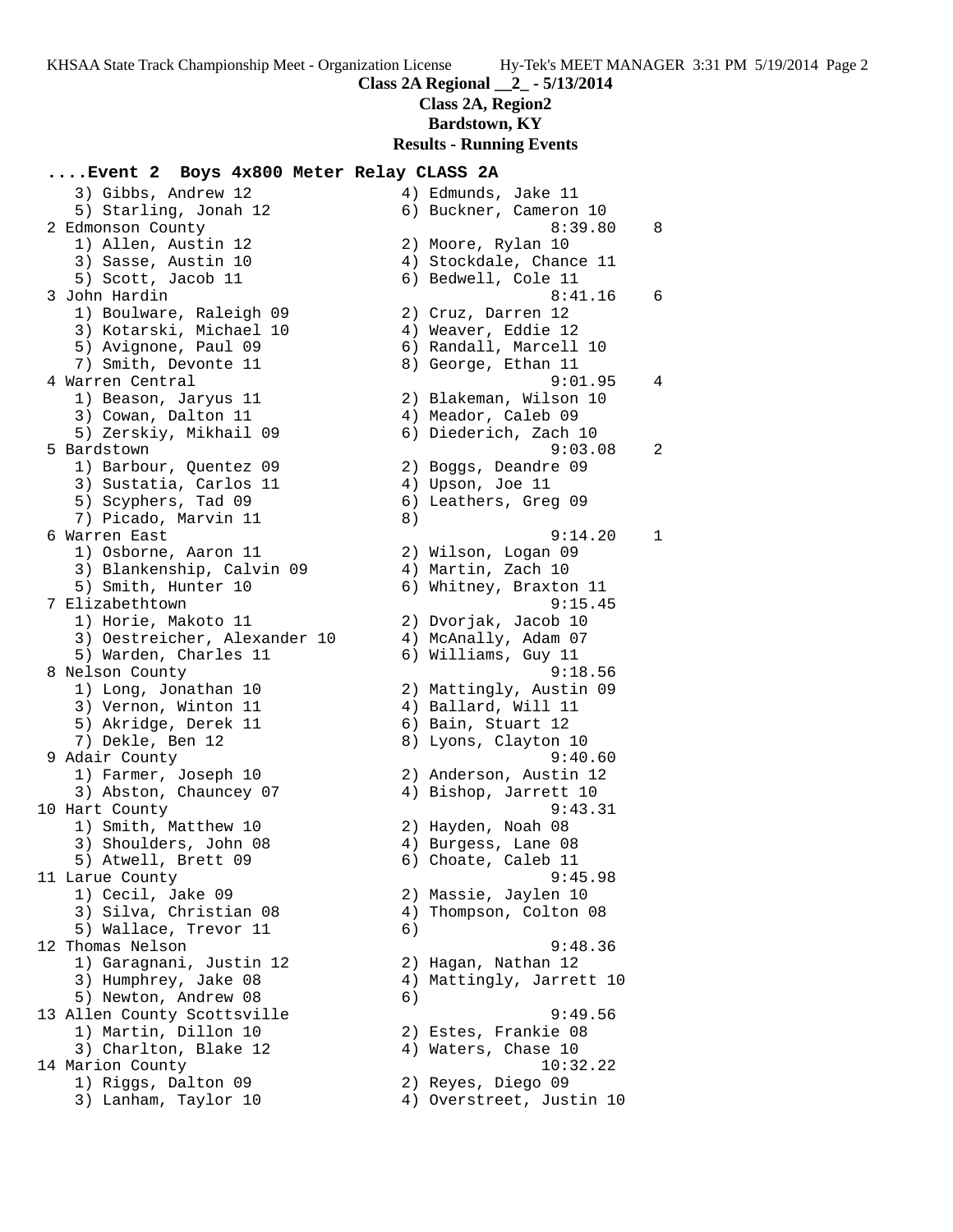**Class 2A Regional \_\_2\_ - 5/13/2014**

**Class 2A, Region2**

**Bardstown, KY**

### **Results - Running Events**

**....Event 2 Boys 4x800 Meter Relay CLASS 2A**

5) Higdon, Ethan 09 6)

| Event 3 Girls 100 Meter Hurdles CLASS 2A  |                                     |        |                |
|-------------------------------------------|-------------------------------------|--------|----------------|
| Name                                      | Year School                         | Finals | Points         |
|                                           |                                     | 20.34  |                |
| 1 Lyles, Kaylynn<br>2 Phillips, Katilynn  | 10 Allen County<br>10 Taylor County | 21.62  |                |
| Section <sub>2</sub>                      |                                     |        |                |
| 1 Kuklinski, Taylor                       | 11 Elizabethtown                    | 17.72  | 10             |
| 2 Bartley, Meredith                       | 10 Marion County                    | 18.12  | 8              |
| 3 Creek, Kayla                            | 10 Warren East                      | 18.58  | 6              |
| 4 Fergerson, Ava                          | 12 South Warren                     | 18.79  | $\sqrt{4}$     |
| 5 Bell, LaQuoinia                         | 08 South Warren                     | 19.05  | $\overline{2}$ |
| 6 White, Whitney                          | 10 Nelson County                    | 19.33  | $\mathbf{1}$   |
| 7 Pepper, Anna Cecile                     | 12 Elizabethtown                    | 20.30  |                |
| 8 Abney, Carrie                           | 08 Warren East                      | 20.41  |                |
| Event 4 Boys 110 Meter Hurdles CLASS 2A   |                                     |        |                |
|                                           |                                     |        |                |
| Name                                      | Year School                         |        | Finals Points  |
|                                           |                                     |        |                |
| Section 1                                 |                                     |        |                |
| 1 Newton, Jared                           | 12 Nelson County                    | 18.62  | 1              |
| 2 Fausnaugh, Garrett                      | 12 Adair County                     | 20.39  |                |
| 3 Atwell, Brett                           | 09 Hart County                      | 21.30  |                |
| 4 Abney, Cody                             | 10 Warren East                      | 21.85  |                |
| 5 Slaven, Quentin                         | 10 Adair County                     | 21.92  |                |
| 6 Treece, Spencer<br>Section <sub>2</sub> | 11 Edmonson County                  | 24.05  |                |
|                                           | 12 Elizabethtown                    | 15.30  | 10             |
| 1 Washington, James<br>2 Goldring, Dallan | 12 Bardstown                        | 15.71  | 8              |
| 3 Broaddus, Jack                          | 11 South Warren                     | 17.30  | 6              |
| 4 Mcgaughey, Nick                         | 11 Nelson County                    | 17.81  | 4              |
| 5 Poff, Evan                              | 12 South Warren                     | 18.29  | $\overline{2}$ |
| 6 Madden, Isaiah                          | 08 Bardstown                        | 19.11  |                |
| 7 Charlton, Blake                         | 12 Allen County                     | 19.12  |                |
| 8 Anderson, Matt                          | 12 Warren East                      | 19.14  |                |

### **Event 5 Girls 100 Meter Dash CLASS 2A**

| Name                | Year School      | Finals | Points |
|---------------------|------------------|--------|--------|
|                     |                  |        |        |
| Section 1           |                  |        |        |
| 1 Grimes, Emily     | 10 Warren East   | 14.64  |        |
| 2 Jackson, Imoni    | 12 John Hardin   | 14.72  |        |
| 3 Frazier, Lauren   | 09 Nelson County | 15.34  |        |
| 4 Ratliff, Lynda    | 09 Hart County   | 15.43  |        |
| 5 Hodge, Allison    | 09 Hart County   | 15.70  |        |
| Section 2           |                  |        |        |
| 1 Brown, Carlitta   | 09 John Hardin   | 13.96  |        |
| 2 Dornan, Teychiana | 09 Elizabethtown | 14.25  |        |
| 3 Hughes, Mercedes  | 08 Taylor County | 14.27  |        |
| 4 Garcia, Gabriela  | 11 Larue County  | 14.42  |        |
|                     |                  |        |        |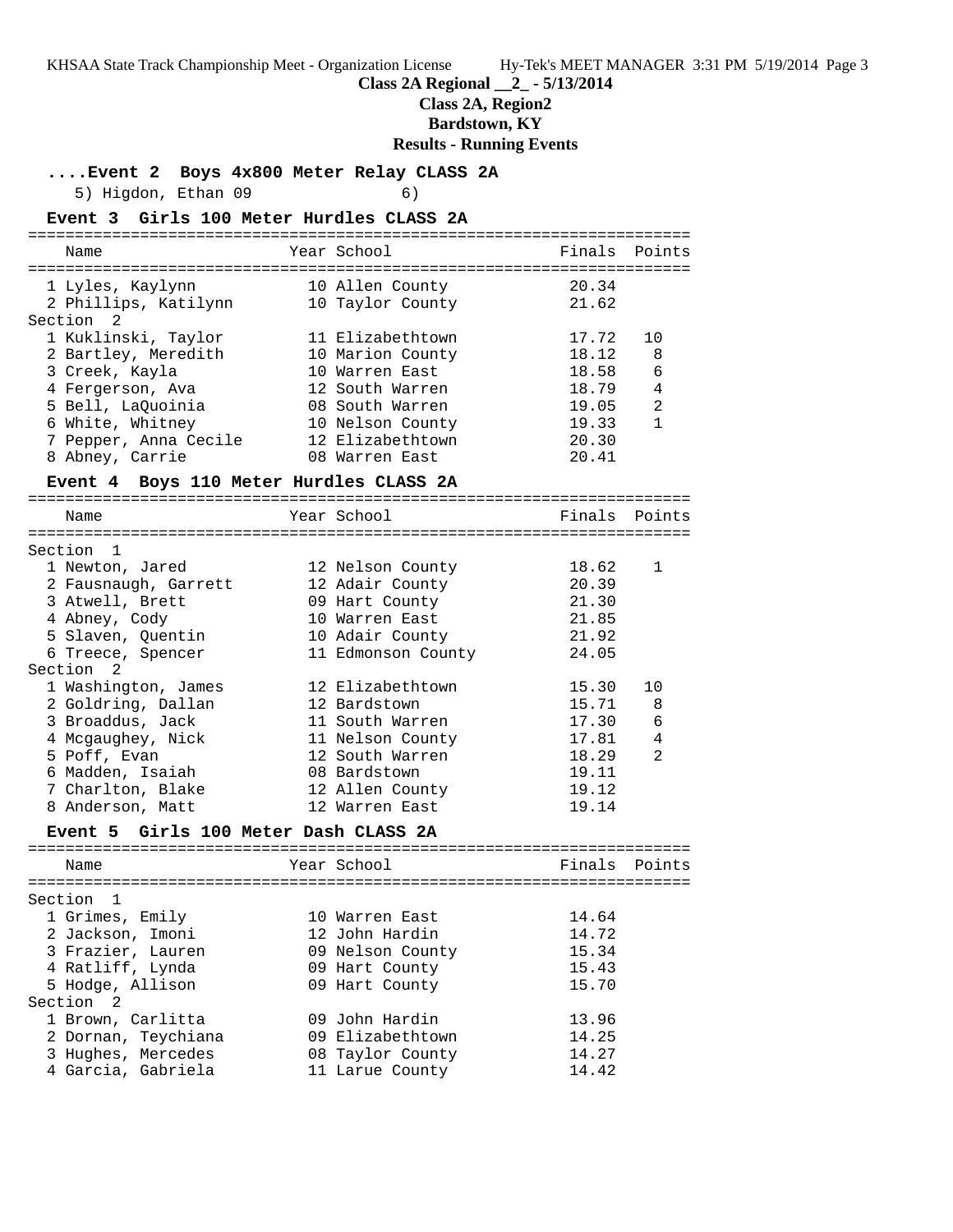**Class 2A Regional \_\_2\_ - 5/13/2014**

**Class 2A, Region2**

**Bardstown, KY**

# **Results - Running Events**

| Event 5 Girls 100 Meter Dash CLASS 2A   |                     |                |             |
|-----------------------------------------|---------------------|----------------|-------------|
| 5 Hunt, Emery                           | 08 Edmonson County  | 14.45          |             |
| 6 Rogers, Marley                        | 09 Thomas Nelson    | 14.81          |             |
| 7 Lydian, Loreal                        | 11 Bardstown        | 14.85          |             |
| 8 Price, Courtni                        | 10 Larue County     | 15.01          |             |
| Section 3                               |                     |                |             |
| 1 Bush, Brooke                          | 09 South Warren     | 13.62          |             |
| 2 Cullom, Egypt                         | 09 Warren Central   | 13.85          |             |
| 3 Camp, Shy                             | 09 Marion County    | 13.86          |             |
| 4 Smith, Destiny                        | 10 Warren East      | 13.91          |             |
| 5 Allen, Caresha                        | 11 Bardstown        | 13.96          |             |
| 6 Malone, Alexis                        | 09 Thomas Nelson    | 13.98          |             |
| 7 Hudson, Kayla                         | 10 Allen County     | 14.36          |             |
| -- Garrett, Tesla                       | 11 Adair County     | DQ             | false start |
| Section 4                               |                     |                |             |
| 1 Patterson, Tiavion                    | 11 Warren Central   | 12.82          | 10          |
| 2 Bradshaw, Miranda                     | 12 Marion County    | 13.04          | 8           |
| 3 Lashley, Amaya                        | 08 South Warren     | 13.09          | 6           |
| 4 Lenardson, Elizabeth 09 Taylor County |                     | 13.27          | 4           |
| 5 Dailey, Mackensie                     | 10 Franklin-Simpson |                | $\sqrt{2}$  |
| 6 Harmon, Brianna                       | 12 Nelson County    | 13.40<br>13.44 | $\mathbf 1$ |
| 7 Gamble, Tiara                         | 12 Franklin-Simpson | 13.92          |             |
| 8 Adams, Kyliegh                        | 11 Elizabethtown    | 15.66          |             |
|                                         |                     |                |             |
| Event 6 Boys 100 Meter Dash CLASS 2A    |                     |                |             |
|                                         |                     |                |             |
| Name                                    | Year School         | Finals Points  |             |
|                                         |                     |                |             |
|                                         |                     |                |             |
| Section 1                               |                     |                |             |
| 1 Lasley, Jordan                        | 09 Adair County     | 12.29          |             |
| 2 Finch, John                           | 11 Edmonson County  | 12.37          |             |
| 3 Honaker, Damon                        | 10 Adair County     | 12.66          |             |
| 4 Beckley, Leander                      | 10 Nelson County    | 13.23          |             |
| 5 Parrish, Jesse                        | 12 Thomas Nelson    | 13.34          |             |
| 6 Thomas, Hunter                        | 10 Larue County     | 13.76          |             |
| 7 Lakes, Jerry                          | 09 Taylor County    | 14.61          |             |
| Section <sub>2</sub>                    |                     |                |             |
| 1 Trapp, Charlie                        | 12 Allen County     | 11.76          |             |
| 2 Crenshaw, Chyl                        | 09 Hart County      | 11.88          |             |
| 3 Walton, Marlyne                       | 12 Warren East      | 12.00          |             |
| 4 Merryman, Blake                       | 11 Larue County     | 12.18          |             |
| 5 Ballard, Antonio                      | 09 Taylor County    | 12.27          |             |
| 6 Carter, Jacob                         | 10 Allen County     | 12.28          |             |
| 7 Manning, Quinton                      | 10 Elizabethtown    | 12.72          |             |
| 8 Pate, Danny                           | 10 Edmonson County  | 12.77          |             |
| Section 3                               |                     |                |             |
| 1 Elder, Daniel                         | 11 Elizabethtown    | 11.64          | 2           |
| 2 Carver, Devon                         | 12 Nelson County    | 11.66          |             |
| 3 Dockery, Xavier                       | 11 Bardstown        | 11.72          |             |
| 4 Bouie, Samaad                         | 12 Marion County    | 11.79          |             |
| 5 Lynn, Darren                          | 11 Hart County      | 11.89          |             |
| 6 Hall, Isiah                           | 10 Franklin-Simpson | 11.90          |             |
| -- Amour, Tariq                         | 09 Bardstown        | DQ.            | false start |
| -- Stoll, Codey                         | 09 Warren East      | DQ             | false start |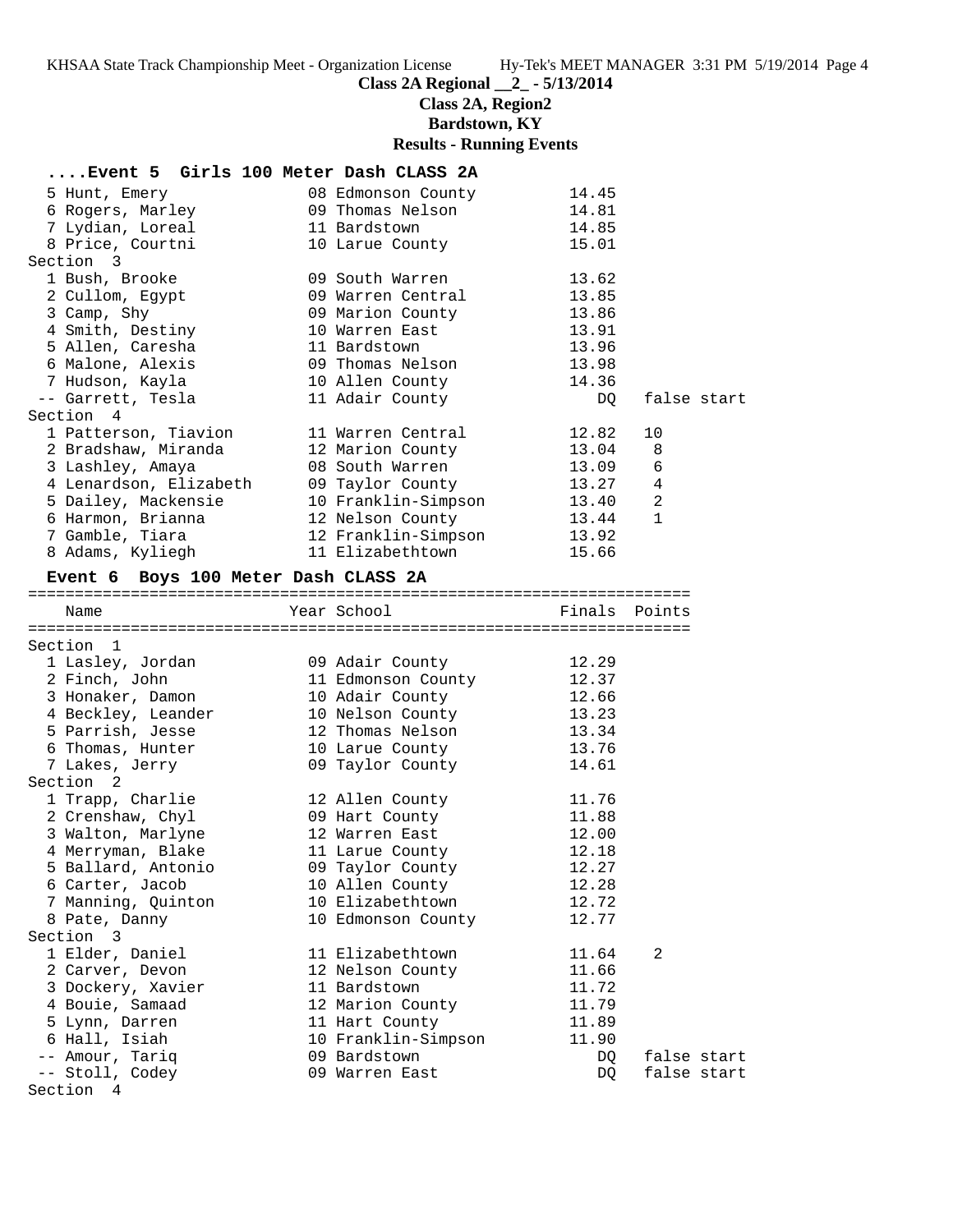**Class 2A Regional \_\_2\_ - 5/13/2014**

**Class 2A, Region2**

**Bardstown, KY**

#### **Results - Running Events**

**....Event 6 Boys 100 Meter Dash CLASS 2A** 1 Green, Rondell 12 Warren Central 11.02 10 2 Robbins, Marquiez 12 Franklin-Simpson 11.29 8 3 Porter-Bunton, Chris 12 Warren Central 11.44 6 4 Moore, Ben 12 South Warren 11.63 4 5 Dawson, Justin 12 Marion County 11.65 1 6 Lunsford, Andric 11 John Hardin 11.71 7 Roepke, Erik 10 South Warren 11.91 8 Taylor, Thomas 12 John Hardin 12.01 **Event 7 Girls 4x200 Meter Relay CLASS 2A** ======================================================================= School Finals Points ======================================================================= Section 1 1 Allen County Scottsville 2:02.01 1) Lyles, Kaylynn 10 2) Maynard, Alyson 09 3) Kahl, Ashley 10 4) Gregory, Savanna 10 2 Thomas Nelson 2:05.50 1) Malone, Alexis 09 2) Middleton, Caroline 08 3) Wimsett, Ali 09 4) Parrish, Maggie 09 5) Thurman, Megan 10 6) Rogers, Marley 09 3 Nelson County 2:13.10 1) Frazier, Lauren 09 2) Head, Kelsie 10 3) Rojas, Lizabeth 08 4) Browning, Gracie 09 5) Keeling, Rita 11 6) Section 2 1 Warren Central 1:50.26 10 1) Halsel, Lashae 11 2) Cullom, Egypt 09 3) Satterfield, Jharon 12 4) Patterson, Tiavion 11 5) Collier, Taiya 12 6) Brown, Shamari 09 2 Elizabethtown 1:50.70 8 1) Nuccitelli, Jordan 10 2) Smith, Tianna 11 3) Kuklinski, Taylor 11  $\hskip10mm 4$ ) Nall, Bailey 10 5) Atcher, Courtney 11 (6) Adams, Kyliegh 11 7) Evans, Amirr 07 8) Evans, Ahjani 10 3 South Warren 1:52.57 6 1) Wilde, Jackie 11 2) Meyers, Katie 12 3) Guelde, Molli 12 (4) Gilliam, Megan 10 5) Crawford, Jasmine 11 6) Pohlmann, Juliet 10 7) Bush, Brooke 09 8) 4 Bardstown 1:54.01 4 1) Hayden, Andrea 08 2) Welther, Lexie 08 3) Koger, Haley 08 (4) Allen, Caresha 11 5) Villarreal, Anna 12 6) Disponnett, Sydney 08 5 John Hardin 1:54.67 2 1) Jackson, Tyra 10  $\hskip1cm 2)$  Savoy, Starr 10 3) Jones, J'Anna 11 4) Wiley, Kymberley 12 5) Reed, Zinaija 08 6) Guzman, Chrystal 09 7) Brown, Carlitta 09 8) Taylor, Tamia 09 6 Warren East 1:57.47 1 1) Smith, Destiny 10 2) Wardlow, Baylen 09 3) Grimes, Emily 10 4) Gardner, Morgan 10 5) Dodd, Kailey 11 6) Matthews, Cheyenne 10 7) Scott, Tabitha 07 8) Kieffer, Mikayla 10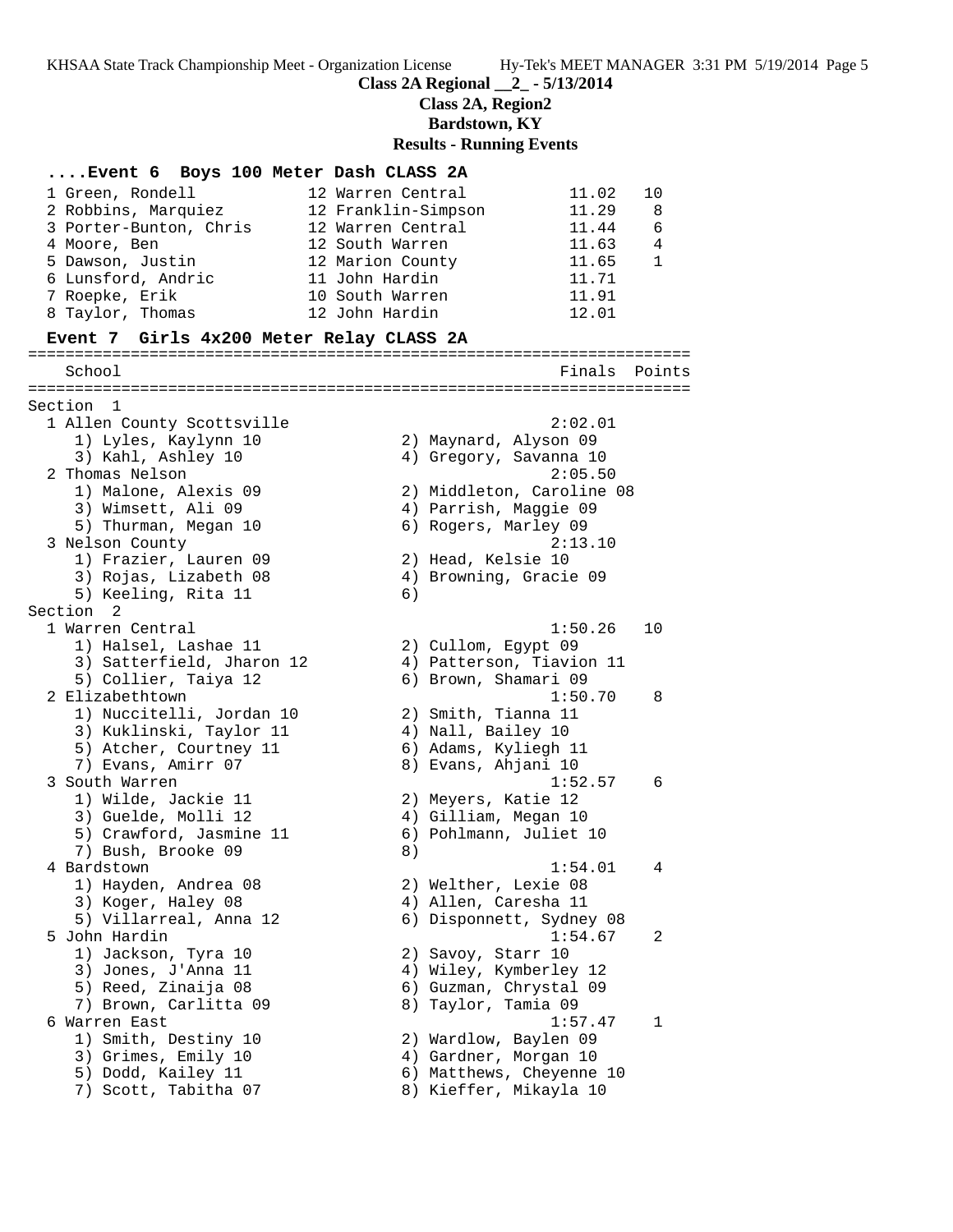#### **Class 2A Regional \_\_2\_ - 5/13/2014**

**Class 2A, Region2**

**Bardstown, KY**

#### **Results - Running Events**

#### **....Event 7 Girls 4x200 Meter Relay CLASS 2A**

| 7 Larue County          | 1:57.64                    |
|-------------------------|----------------------------|
| 1) Price, Courtni 10    | 2) Garcia, Gabriela 11     |
| 3) Rigdon, Jackie 07    | 4) Cady, Katie 12          |
| 5) Ward, Hattie 09      | 6)                         |
| 8 Taylor County         | 1:58.39                    |
| 1) Wilkerson, Olivia 10 | 2) Phillips, Katilynn 10   |
| 3) Hughes, Mercedes 08  | 4) Lenardson, Elizabeth 09 |

#### **Event 8 Boys 4x200 Meter Relay CLASS 2A**

======================================================================= Finals Points ======================================================================= Section 1 1 Edmonson County 1:40.83 1 1) Blair, Nick 12 2) Allen, Austin 12 3) Lee, Ty 12 (2008) 4) Pate, Danny 10 5) Allen, Austin 12 (6) Finch, John 11 7) Butler, Travis 12 (8) Peger, Jacob 10 2 Marion County 2 Marion 2 Marion 2 Marion 2 Marion 2 Marion 2 Marion 2 Marion 2 Marion 2 Marion 2 Marion 2 Ma 1) Powell, Jalen 11 2) Espinoza, Alex 11 3) Bouie, Samaad 12 4) Dawson, Justin 12 5) Bouie, Samaad 12 (6) Dawson, Justin 12 3 Adair County 1:41.52 1) Pendleton, Collin 12 2) Luttrell, Keegan 10 3) Honaker, Damon 10 4) Lasley, Jordan 09 5) Lasley, Cameron 09 6) Slaven, Quentin 10 7) Fausnaugh, Garrett 12 (8) 4 Nelson County 1:41.66 1) Delrosario, Grant 09 2) Delrosario, Gage 09 3) Curtsinger, Zach 09 4) Mcgaughey, Nick 11 5) Delrosario, Gage 09 6) Mcguffin, Tristan 11 7) Reinle, Dalton 09 8) Stone, Trey 09 5 Taylor County 1:56.03 1) Edwards, Cole 08 2) Byrne, Lance 07 3) Pierce, Brandon 08 (4) Abell, John 08 5) Lakes, Jerry 09 6) Lewis, Kaleb 08 Section 2 1 Warren Central 1:30.63 10 1) Green, Rondell 12 2) Moore, Jametrius 12 3) Porter-Bunton, Chris 12 (4) Walker, Damani 10 2 Warren East 1:33.13 8 1) Casvechia, Caleb 10 2) Bullock, Stephon 09 3) Jones, Marquis 11  $\hskip1cm \hskip1cm 4$ ) Kenney, Weston 12 5) Whitney, Braxton 11 6) Stoll, Codey 09 7) Anderson, Matt 12 (8) 3 John Hardin 1:33.91 6 1) Cleveland, Korie 09 2) Cooper, Dimitri 12 3) Holloway, Houston 12 4) Lunsford, Andric 11 5) Garcia, Jeremy 12 6) Piernas, Eric 11 7) Smith, Devonte 11 and 8) Taylor, Thomas 12 4 Elizabethtown 1:35.38 4 1) Elder, Daniel 11 2) Owens, Christopher 11 3) Hogan, Deante 10 4) Nichols, Kendall 11 5) Manning, Quinton 10 6) Williams, Guy 11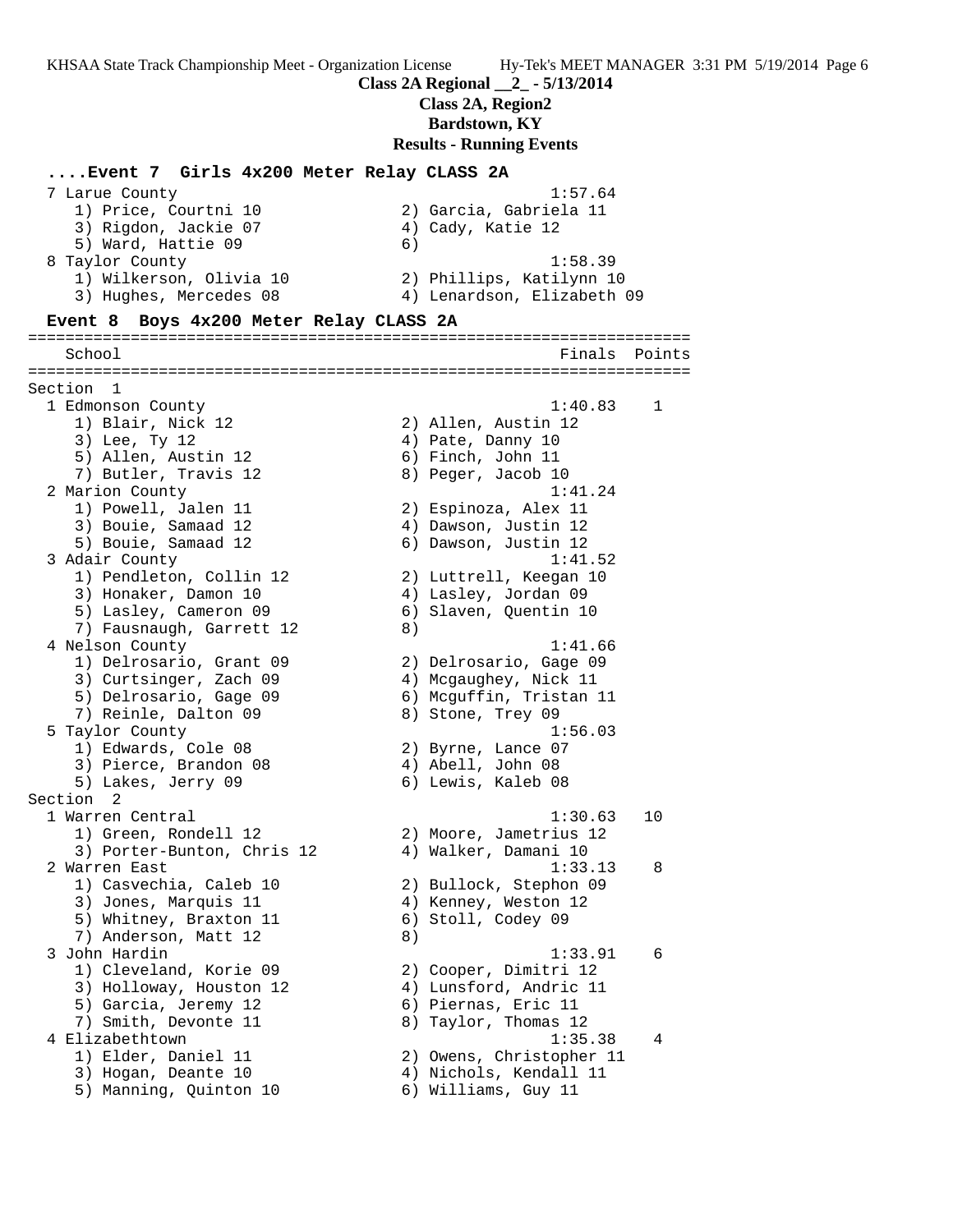#### **Class 2A Regional \_\_2\_ - 5/13/2014**

**Class 2A, Region2**

**Bardstown, KY**

#### **Results - Running Events**

#### **....Event 8 Boys 4x200 Meter Relay CLASS 2A**

| 7) Oestreicher, Alexander 10 | 8)                       |
|------------------------------|--------------------------|
| 5 Hart County                | 1:35.75<br>2             |
| 1) Hampton, Shandon 10       | 2) Lynn, Darren 11       |
| 3) West, Kendall 11          | 4) Ferguson, Forrest 12  |
| 5) Crenshaw, Chyl 09         | 6)                       |
| -- Bardstown                 | DNF                      |
| 1) Johnson, Tavon 12         | 2) Boggs, Deandre 09     |
| 3) Hennessy, Ci 11           | 4) Corral, Gavin 11      |
| 5) Cummings, Devin 10        | 6) Dockery, Xavier 11    |
| 7) Festervan, Dalton 10      | 8) Conaway, R'Shawn 10   |
| -- South Warren              | DNF                      |
| 1) Amos, Ashton 09           | 2) Stacker, Brandon 10   |
| 3) Cummings, Bryan 10        | 4) Roepke, Erik 10       |
| 5) Haggerty, Gage 08         | 6) Livingston, Dalton 10 |
| 7) Logan, Zack 10            | 8) Poff, Evan 12         |
|                              |                          |

#### **Event 9 Girls 1600 Meter Run CLASS 2A**

======================================================================= Name The Year School The Finals Points ======================================================================= Section 1 1 Haas, Caroline 09 South Warren 5:34.29 10 2 Kingery, Savannah 08 Elizabethtown 5:37.58 8 3 Hughes, Kelsey 09 Nelson County 5:40.41 6 4 Martin, Nicole 12 South Warren 5:41.23 4 5 Durbin, Kristina 11 Larue County 5:48.48 2 6 Jones, Taylor 10 Warren Central 5:50.65 1 7 Been, Sarah 07 Elizabethtown 5:51.14 8 Smith, Jennifer 10 Edmonson County 6:02.88 9 Disponnett, Sydney 08 Bardstown 6:04.68 10 Alford, Lauren 07 Warren East 6:12.25 Section 2 1 Middleton, Sadie 11 Thomas Nelson 6:13.30 2 Kersey, Nina 11 John Hardin 6:18.51 3 Brahm, Laurel 07 Marion County 6:26.51 4 Elder, Madeline 10 Warren East 6:36.86 5 Crowder, Emily 10 Allen County 6:56.53 6 Cheng, Belinda 09 Taylor County 7:02.83 7 Adams, Andria 11 Allen County 7:07.50 8 Meador, Shelby 11 Warren Central 7:10.11 9 Neal, Ivy 09 Taylor County 7:13.80 10 Blackwelder, Katherine 11 Adair County 7:27.14

### **Event 10 Boys 1600 Meter Run CLASS 2A**

| Name                 | Year School      | Finals Points |                |
|----------------------|------------------|---------------|----------------|
| Section 1            |                  |               |                |
| 1 Price, Brandon     | 12 Bardstown     | 4:30.73       | 1 O            |
| 2 Sandidge, Adam     | 12 Larue County  | 4:30.90       | 8              |
| 3 Warden, Charles    | 11 Elizabethtown | 4:35.90       | 6              |
| 4 Mattingly, Jarrett | 10 Thomas Nelson | 4:39.99       | $\overline{4}$ |
| 5 Starling, Jonah    | 12 South Warren  | 4:43.99       | $\mathfrak{D}$ |
| 6 Allen, Ross        | 12 South Warren  | 4:47.63       |                |
|                      |                  |               |                |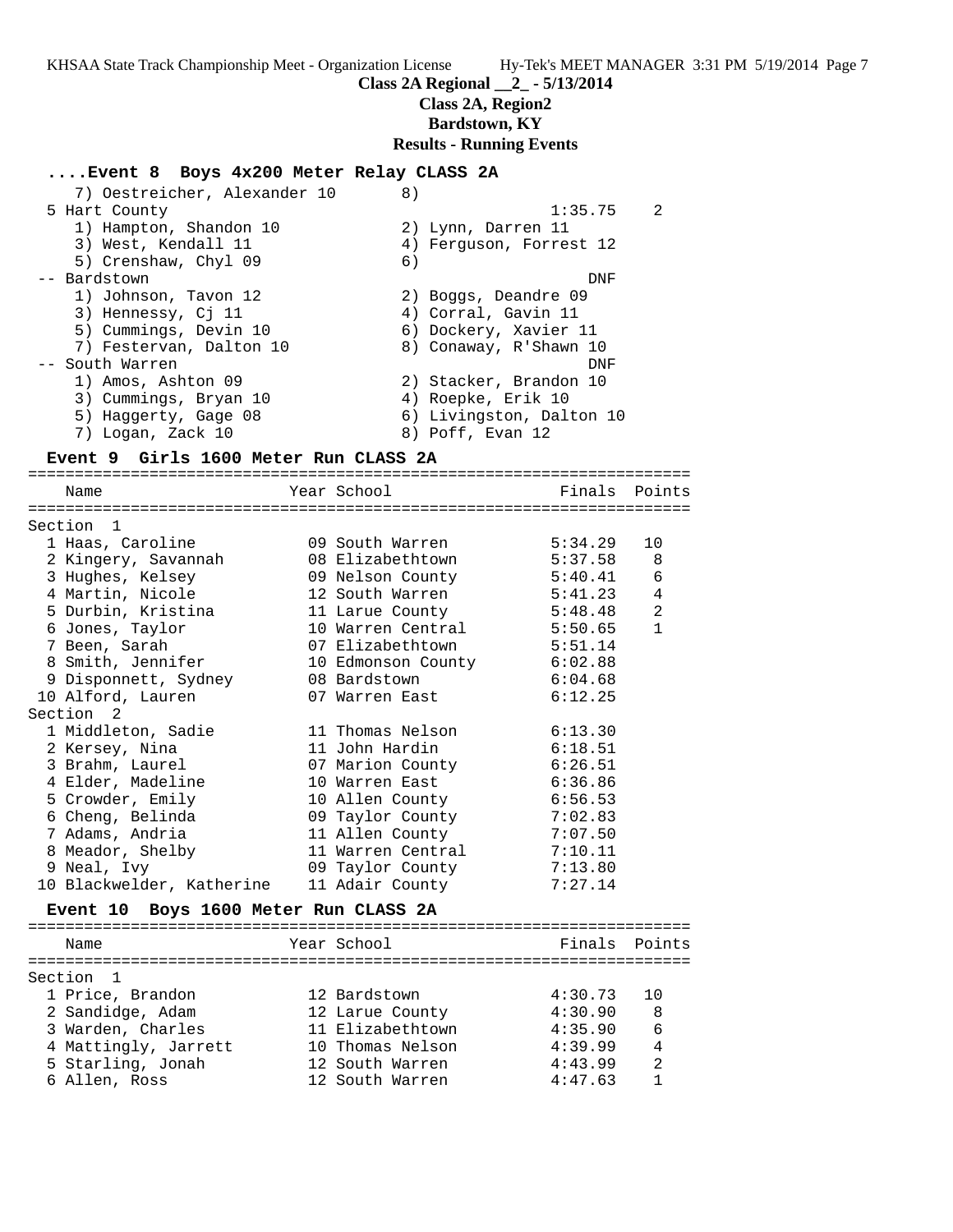**Class 2A Regional \_\_2\_ - 5/13/2014**

**Class 2A, Region2**

**Bardstown, KY**

# **Results - Running Events**

| Event 10 Boys 1600 Meter Run CLASS 2A     |  |  |                     |    |                               |               |
|-------------------------------------------|--|--|---------------------|----|-------------------------------|---------------|
| 7 Osborne, Aaron                          |  |  | 11 Warren East      |    | 4:48.42                       |               |
| 8 Hagan, Nathan                           |  |  | 12 Thomas Nelson    |    | 4:52.39                       |               |
| 9 Ballard, Will                           |  |  | 11 Nelson County    |    | 4:54.78                       |               |
| 10 Randall, Marcell                       |  |  | 10 John Hardin      |    | 4:57.20                       |               |
| Section 2                                 |  |  |                     |    |                               |               |
| 1 Sasse, Austin                           |  |  | 10 Edmonson County  |    | 4:58.41                       |               |
| 2 Choate, Caleb                           |  |  | 11 Hart County      |    | 4:59.16                       |               |
| 3 Blankenship, Calvin                     |  |  | 09 Warren East      |    | 5:08.55                       |               |
| 4 Beason, Jaryus                          |  |  | 11 Warren Central   |    | 5:09.29                       |               |
| 5 Meador, Caleb                           |  |  | 09 Warren Central   |    | 5:11.12                       |               |
| 6 McAnally, Adam                          |  |  | 07 Elizabethtown    |    | 5:12.72                       |               |
| 7 Willis, Bradley                         |  |  | 08 Taylor County    |    | 5:13.52                       |               |
| 8 Farmer, Joseph                          |  |  | 10 Adair County     |    | 5:14.13                       |               |
| 9 Stockdale, Chance                       |  |  | 11 Edmonson County  |    | 5:19.70                       |               |
| 10 Long, Jonathan                         |  |  | 10 Nelson County    |    | 5:51.21                       |               |
| Section 3                                 |  |  |                     |    |                               |               |
| 1 Estes, Frankie                          |  |  | 08 Allen County     |    | 5:18.38                       |               |
| 2 Scyphers, Tad                           |  |  | 09 Bardstown        |    | 5:22.89                       |               |
| 3 Smith, Matthew                          |  |  | 10 Hart County      |    | 5:28.02                       |               |
| 4 Thompson, Colton                        |  |  | 08 Larue County     |    | 5:30.45                       |               |
| 5 Peglow, Preston                         |  |  | 10 Franklin-Simpson |    | 5:41.52                       |               |
| 6 Abston, Chauncey                        |  |  | 07 Adair County     |    | 5:43.99                       |               |
| 7 Overstreet, Justin                      |  |  | 10 Marion County    |    | 5:52.25                       |               |
| 8 Riggs, Dalton                           |  |  | 09 Marion County    |    | 5:53.15                       |               |
| 9 Cosby, Cash                             |  |  | 09 Franklin-Simpson |    | 5:53.57                       |               |
| 10 Cooper, Wyatt                          |  |  | 10 Allen County     |    | 6:26.10                       |               |
|                                           |  |  |                     |    |                               |               |
| Event 11 Girls 4x100 Meter Relay CLASS 2A |  |  |                     |    |                               |               |
|                                           |  |  |                     |    |                               |               |
| School                                    |  |  |                     |    |                               | Finals Points |
|                                           |  |  |                     |    |                               |               |
| Section 1                                 |  |  |                     |    |                               |               |
| 1 Thomas Nelson                           |  |  |                     |    | 56.34                         |               |
| 1) Malone, Alexis 09                      |  |  |                     |    | 2) Parrish, Maggie 09         |               |
| 3) Middleton, Caroline 08                 |  |  |                     |    | 4) Rogers, Marley 09          |               |
| 5) Thurman, Megan 10                      |  |  |                     |    | 6) Wimsett, Ali 09            |               |
| 2 Taylor County                           |  |  |                     |    | 56.63                         |               |
| 1) Wilkerson, Olivia 10                   |  |  |                     |    | 2) Phillips, Katilynn 10      |               |
| 3) Hughes, Mercedes 08                    |  |  |                     |    | 4) Lenardson, Elizabeth 09    |               |
| 3 Allen County Scottsville                |  |  |                     |    | 57.38                         |               |
| 1) Hudson, Kayla 10                       |  |  |                     |    | 2) Maynard, Alyson 09         |               |
| 3) Lyles, Kaylynn 10                      |  |  |                     |    | 4) Gregory, Savanna 10        |               |
| 4 Adair County                            |  |  |                     |    | 58.20                         |               |
| 1) Curry, Amber 10                        |  |  |                     |    | 2) Stonecypher, Michaela 10   |               |
| 3) Burton, Shayla 11                      |  |  |                     |    | 4) Garrett, Tesla 11          |               |
| 5) Whisman, Tiffany 10                    |  |  |                     |    | 6) Bennett, Alesha 09         |               |
| 7) Taylor, Kassidi 12                     |  |  |                     | 8) |                               |               |
| 5 Nelson County                           |  |  |                     |    | 58.34                         |               |
| 1) Gilpin, Maddie 08                      |  |  |                     |    | 2) Risen, Katelyn 10          |               |
| 3) White, Whitney 10                      |  |  |                     |    | 4) Harman, Kira 09            |               |
| 5) Frazier, Lauren 09                     |  |  |                     |    | 6) Head, Kelsie 10            |               |
| 7) Browning, Gracie 09                    |  |  |                     | 8) |                               |               |
| 6 Hart County<br>1) Byrd, Chyenne 09      |  |  |                     |    | 59.06<br>2) Hodge, Allison 09 |               |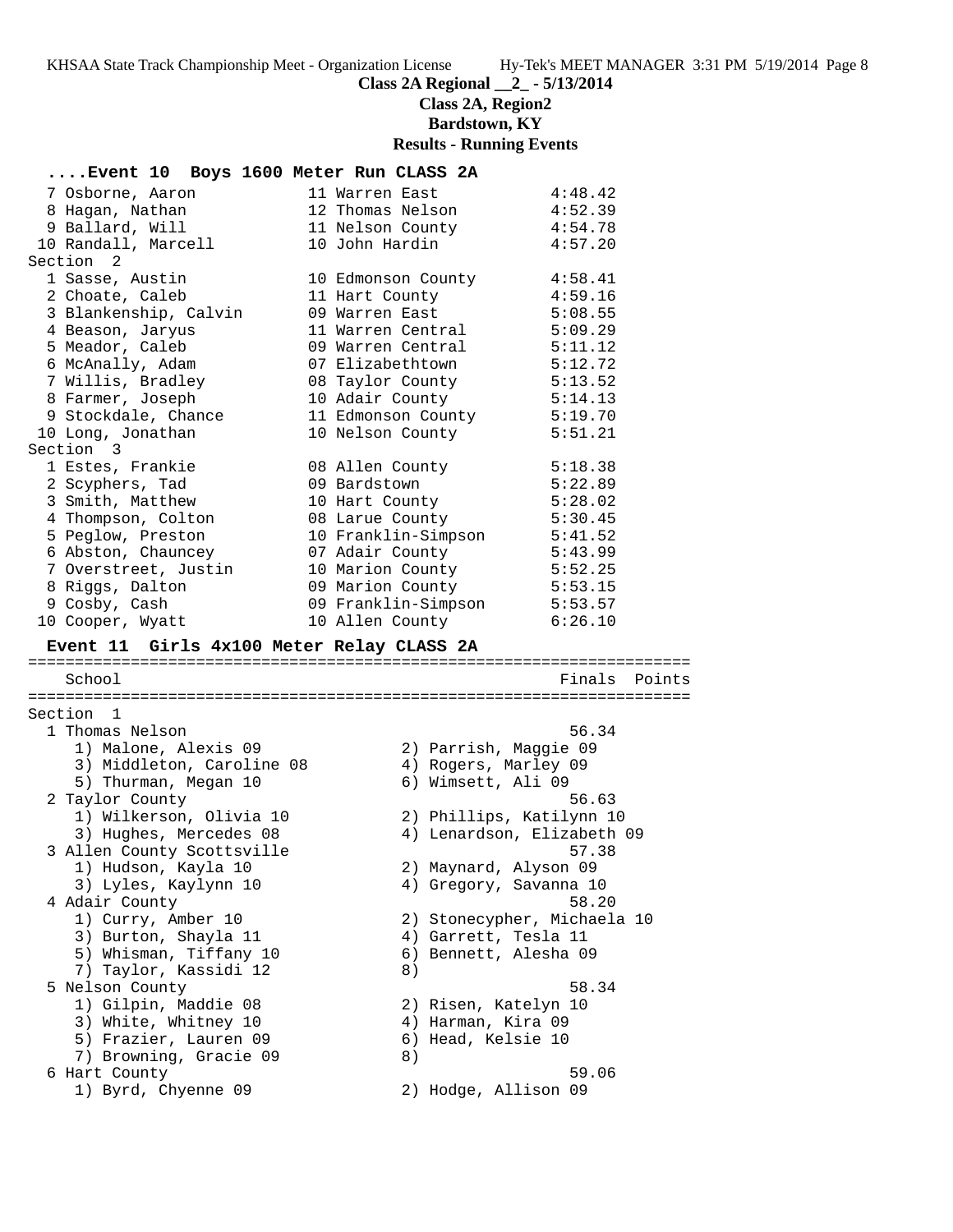**Class 2A, Region2**

**Bardstown, KY**

**Results - Running Events**

#### **....Event 11 Girls 4x100 Meter Relay CLASS 2A**

3) Rubensson, Jennie 11  $\hskip10mm$  4) Ratliff, Lynda 09 5) Byrd, Jodie 10 (6) Section 2 1 Warren Central 52.01 10 1) Halsel, Lashae 11 2) Collier, Taiya 12 3) Satterfield, Jharon 12 4) Patterson, Tiavion 11 5) Cullom, Egypt 09 6) Brown, Shamari 09 2 Franklin-Simpson 52.21 8 1) Atkins, La Kayla 10 2) Gamble, Tiara 12 3) Gooch, Sydney 12 4) Dailey, Mackensie 10 5) Turner, Kourtney 09 (6) 3 South Warren 53.13 6 1) Wilde, Jackie 11 2) Guelde, Molli 12 3) Bush, Brooke 09 4) Bell, LaQuoinia 08 5) Meyers, Katie 12 6) Pohlmann, Juliet 10 7) Crawford, Jasmine 11 and 8) 4 Bardstown 53.86 4 1) Haydon, Mariam 09 2) Welther, Lexie 08 3) Koger, Haley 08 4) Allen, Caresha 11 5) Lydian, Loreal 11 6) Hayden, Andrea 08 5 Larue County 55.48 2 1) Lindsey, Meredith 12 2) Garcia, Gabriela 11 3) Price, Courtni 10 (4) Rigdon, Jackie 07 5) Cady, Katie 12 (6) 6 Warren East 55.76 1 1) Smith, Destiny 10 2) Wardlow, Baylen 09 3) Chobot, Shelby 10 4) Gardner, Morgan 10 5) Shanklin, Breona 10 6) Matthews, Cheyenne 10 7) Dodd, Kailey 11 8) Scott, Tabitha 07 7 Elizabethtown 57.73 1) Adams, Kyliegh 11 2) Evans, Ahjani 10 3) Porter, Alexis 07 4) Dornan, Teychiana 09 5) Garner, Brianna 11 (6) Nall, Bailey 10 7) Atcher, Courtney 11 and 8) Huff, Darien 11 -- John Hardin DQ lane exchange 1) Jackson, Tyra 10 2) Jones, J'Anna 11 3) Savoy, Starr 10 4) Wiley, Kymberley 12 5) Reed, Zinaija 08 6) Brown, Carlitta 09 7) Jackson, Imoni 12 and 8) Canada, Sara 12 **Event 12 Boys 4x100 Meter Relay CLASS 2A** ======================================================================= School **Finals** Points **Points** ======================================================================= Section 1 1 Elizabethtown 46.46 1) Elder, Daniel 11 2) Williams, Guy 11 3) Manning, Quinton 10 4) Nichols, Kendall 11 5) Owens, Christopher 11 6) Hogan, Deante 10 2 Allen County Scottsville 46.95 1) Carter, Jacob 10 2) Trapp, Charlie 12 3) Toby, Daniel 09 (4) Moss, Jordan 11 3 Larue County 48.92 1) Merryman, Blake 11 (2) Parrish, Austin 10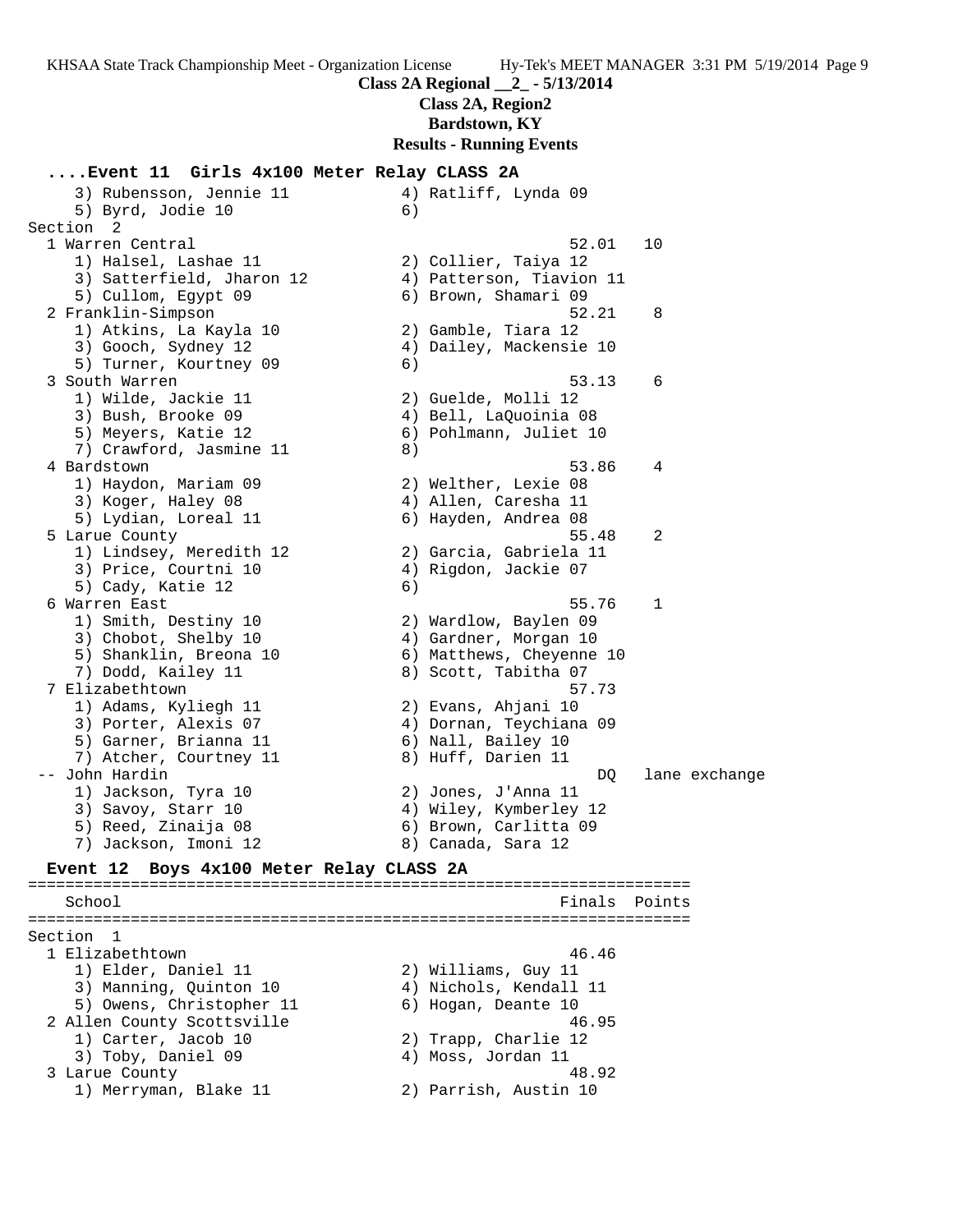**Class 2A, Region2**

**Bardstown, KY**

#### **Results - Running Events**

### **....Event 12 Boys 4x100 Meter Relay CLASS 2A**

3) Cobb, Masyn 10 4) Edlin, Kyle 10 5) Cobb, Masyn 10 6) Edlin, Kyle 10 7) Thompson, Colton 08 8) Wallace, Trevor 11 4 Edmonson County 49.31 1) Butler, Travis 12 2) Blair, Nick 12 3) Knight, Thomas 12 (4) Lee, Ty 12 5) Blair, Nick 12 (6) Pate, Danny 10 7) Peger, Jacob 10 8) Dylan, Ramsey 12 5 Adair County 49.72 1) Slaven, Quentin 10 2) Luttrell, Keegan 10 3) Honaker, Damon 10 4) Lasley, Jordan 09 5) Lasley, Cameron 09 6) 6 Nelson County 49.77 1) Delrosario, Grant 09 2) Carver, Devon 12 3) Curtsinger, Zach 09 4) Beckley, Leander 10 5) Mcguffin, Tristan 11 6) Newton, Devan 10 7) Raisor, Blake 10 8) Reinle, Dalton 09 7 Taylor County 53.51 1) Ballard, Antonio 09 2) Byrne, Lance 07 3) Gilbert, Casey 09 (4) Lewis, Kaleb 08 5) Lewis, Kaleb 08 6) Edwards, Cole 08 7) Lakes, Jerry 09 8) Frazier, Cole 08 Section 2<br>1 Warren Central 1) Green, Rondell 12 2) Moore, Jametrius 12 3) Porter-Bunton, Chris 12 (4) Walker, Damani 10 5) Bledsoe, Tyson 11 6) Ford, Jonathon 10 7) Amos, Chris 11 8) 1) Cooper, Dimitri 12 2) Cleveland, Korie 09 3) Piernas, Eric 11 (4) Smith, Devonte 11 5) Cleveland, Korie 09 6) Garcia, Jeremy 12 7) Holloway, Houston 12 8) Taylor, Thomas 12 1) Ray, Kalen 10 2) Saxton, Alex 12 3) Hall, Isiah 10 4) Robbins, Marquiez 12 5) Hammonds, Keyshawn 09 6) 1) Boggs, Deandre 09 2) Dockery, Xavier 11 3) Johnson, Tavon 12 4) Corral, Gavin 11 5) Johnson, Tavon 12 6) Conaway, R'Shawn 10 7) Amour, Tariq 09 8) Hennessy, Cj 11 1) Stoll, Codey 09 2) Bullock, Stephon 09 3) Casvechia, Caleb 10 (4) Kenney, Weston 12 5) Anderson, Matt 12 6) Jones, Marquis 11 1) Hampton, Shandon 10 2) Lynn, Darren 11 3) West, Kendall 11 4) Ferguson, Forrest 12 5) Crenshaw, Chyl 09 6) 7 South Warren 46.09 1) Allen, Julius 11 2) Roepke, Erik 10 3) Livingston, Dalton 10 4) Stacker, Brandon 10 5) Amos, Ashton 09 6) Cummings, Bryan 10

 1 Warren Central 43.44 10 2 John Hardin 44.84 8 3 Franklin-Simpson 45.12 6 4 Bardstown 45.87 4 5 Warren East 45.93 2 6 Hart County 45.94 1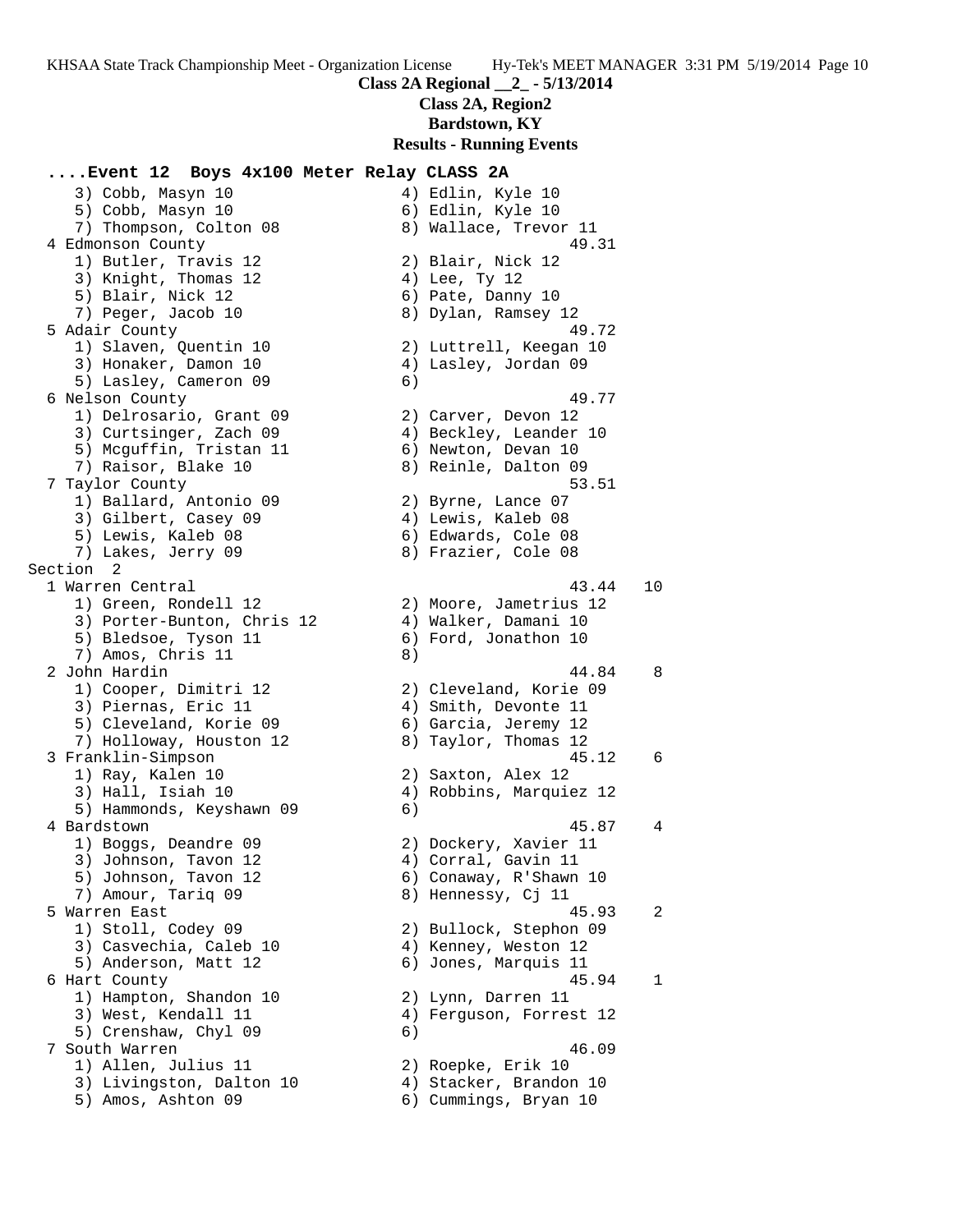#### **Class 2A Regional \_\_2\_ - 5/13/2014**

#### **Class 2A, Region2**

**Bardstown, KY**

#### **Results - Running Events**

### **....Event 12 Boys 4x100 Meter Relay CLASS 2A**

| 7) Haqqerty, Gaqe 08   | 8) Logan, Zack 10   |
|------------------------|---------------------|
| 8 Marion County        | 46.15               |
| 1) Powell, Jalen 11    | 2) Wilson, Arnez 09 |
| 3) Johnson, Ouamane 11 | 4) Bouie, Samaad 12 |
| 5) Wilson, Arnez 09    | 6)                  |

#### **Event 13 Girls 400 Meter Dash CLASS 2A**

======================================================================= Name The Year School The Finals Points ======================================================================= Section 1 1 Woodcox, Andi 09 Taylor County 1:17.98 2 Baker, Vondasha 09 Franklin-Simpson 1:22.34 3 Kahl, Ashley 10 Allen County 1:22.72 4 Elwood, Alanna J 09 Taylor County 1:23.76 5 Morton, Courtney 09 Allen County 1:28.89 Section 2 1 Blackwelder, Katherine 11 Adair County 1:13.31 2 Risner, Becca 09 Nelson County 1:13.73 3 Byrd, Chyenne 09 Hart County 1:15.76 4 Douglas, Hannah 10 Marion County 1:18.04 5 Thurman, Megan 10 Thomas Nelson 1:18.19 6 Byrd, Jodie 10 Hart County 1:20.31 Section 3 1 Hayden, Andrea 08 Bardstown 1:07.90 2 Ward, Hattie 09 Larue County 1:09.99 3 Curry, Amber 10 Adair County 1:11.11 4 Dodd, Kailey 11 Warren East 1:12.11 5 Kieffer, Mikayla 10 Warren East 1:13.54 Section 4 1 Dickerson, Zantori 10 John Hardin 59.24 10 2 Lashley, Amaya 08 South Warren 1:02.42 8 3 Durbin, Kristina 11 Larue County 1:02.82 6 4 Davis, Diara 11 Edmonson County 1:02.85 4 5 Koger, Haley 08 Bardstown 1:04.42 2 6 Evans, Amirr 07 Elizabethtown 1:05.25 1 7 Draper, Chelby 10 South Warren 1:06.14 8 Taylor, Tamia 09 John Hardin 1:06.22

#### **Event 14 Boys 400 Meter Dash CLASS 2A**

======================================================================= Name The Year School The Finals Points ======================================================================= Section 1 1 Mattingly, Austin 09 Nelson County 1:00.05 2 Humphrey, Jake 08 Thomas Nelson 1:01.36 3 Veron, Patrick 09 Allen County 1:02.58 4 Monterossa, Daniel 10 Allen County 1:02.76 5 Newland, Dayton 10 Franklin-Simpson 1:05.64 6 Newton, Andrew 08 Thomas Nelson 1:09.49 7 Lakes, Jerry 09 Taylor County 1:10.41 Section 2 1 Hammonds, Keyshawn 09 Franklin-Simpson 55.96 2 Thompson, Clinton 09 Hart County 56.39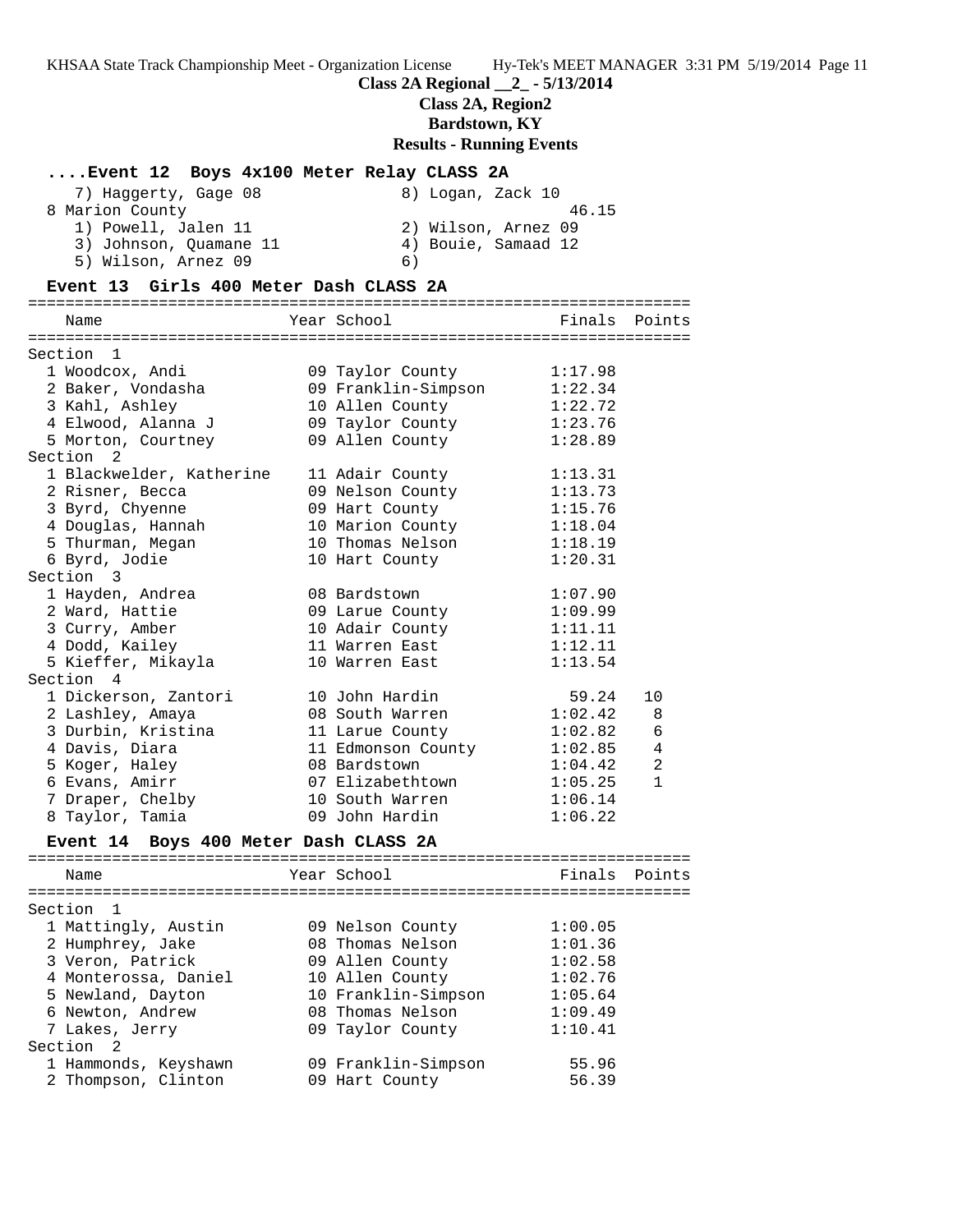**Class 2A Regional \_\_2\_ - 5/13/2014**

**Class 2A, Region2**

**Bardstown, KY**

#### **Results - Running Events**

#### **....Event 14 Boys 400 Meter Dash CLASS 2A**

| 3 Bledsoe, Tyson                              | 11 Warren Central        | 57.42   |    |
|-----------------------------------------------|--------------------------|---------|----|
| 4 Blair, Nick                                 | 12 Edmonson County       | 57.93   |    |
| 5 Hodge, Austin                               | 10 Edmonson County 59.02 |         |    |
| 6 Anderson, Austin 12 Adair County 1:01.51    |                          |         |    |
| 7 Harris, Adam                                | 11 Adair County 1:03.64  |         |    |
| Section 3                                     |                          |         |    |
| 1 Jones, Marquis                              | 11 Warren East           | 51.36   | 8  |
| 2 Parrish, Austin                             | 10 Larue County          | 55.53   |    |
| 3 Haqqerty, Gaqe                              | 08 South Warren          | 55.76   |    |
| 4 Higdon, Ethan                               | 09 Marion County         | 56.27   |    |
| 5 Frazier, Cole                               | 08 Taylor County         | 1:00.15 |    |
| Section 4                                     |                          |         |    |
| 1 Moore, Ben                                  | 12 South Warren          | 50.73   | 10 |
| 2 Price, Brandon                              | 12 Bardstown             | 51.38 6 |    |
| 3 Cleveland, Korie                            | 09 John Hardin           | 52.37 4 |    |
| 4 Whitney, Braxton                            | 11 Warren East           | 52.84 2 |    |
| 5 Young, Randy                                | 10 Larue County          | 53.87 1 |    |
| 6 Owens, Christopher                          | 11 Elizabethtown         | 54.39   |    |
| 7 Sustatia, Carlos               11 Bardstown |                          | 54.40   |    |
| 8 Dawson, Justin                              | 12 Marion County         | 54.64   |    |
| — 15 ALI 200 M.I. TT. . ATLAN ON              |                          |         |    |

#### **Event 15 Girls 300 Meter Hurdles CLASS 2A**

======================================================================= Name Year School Finals Points

| name                  | TCAT POITOOT       | $1.117 + 0.1$ | FUILLO         |
|-----------------------|--------------------|---------------|----------------|
|                       |                    |               |                |
| Section 1             |                    |               |                |
| 1 Scott, Tabitha      | 07 Warren East     | 56.13         | -2             |
| 2 Middleton, Caroline | 08 Thomas Nelson   | 1:01.99       |                |
| 3 Rojas, Lizabeth     | 08 Nelson County   | 1:07.10       |                |
| 4 Lovell, Amanda      | 11 Edmonson County | 1:08.41       |                |
| Section 2             |                    |               |                |
| 1 Kuklinski, Taylor   | 11 Elizabethtown   | 53.33         | 10             |
| 2 Creek, Kayla        | 10 Warren East     | 53.73 8       |                |
| 3 Donho, Mackenzie    | 10 Thomas Nelson   | 55.04         | 6              |
| 4 Brewer, Amanda      | 11 Larue County    | 56.09         | $\overline{4}$ |
| 5 Cusick, Celia       | 10 Elizabethtown   | 56.20         | $\mathbf{1}$   |
| 6 Bell, LaQuoinia     | 08 South Warren    | 56.24         |                |
| 7 Elder, Mercedes     | 11 Bardstown       | 56.81         |                |
| 8 Gilpin, Maddie      | 08 Nelson County   | 57.43         |                |
|                       |                    |               |                |

#### **Event 16 Boys 300 Meter Hurdles CLASS 2A**

======================================================================= Name The Year School The Finals Points ======================================================================= Section 1 1 Treece, Spencer 11 Edmonson County 56.20<br>Section 2 Section 2 1 Madden, Isaiah 08 Bardstown 49.06 2 Anderson, Matt 12 Warren East 50.46 3 Fausnaugh, Garrett 12 Adair County 50.91 4 Merryman, Blake 11 Larue County 51.01 5 Slaven, Quentin 10 Adair County 51.86 6 Atwell, Brett 09 Hart County 51.88 7 Abney, Cody 10 Warren East 52.85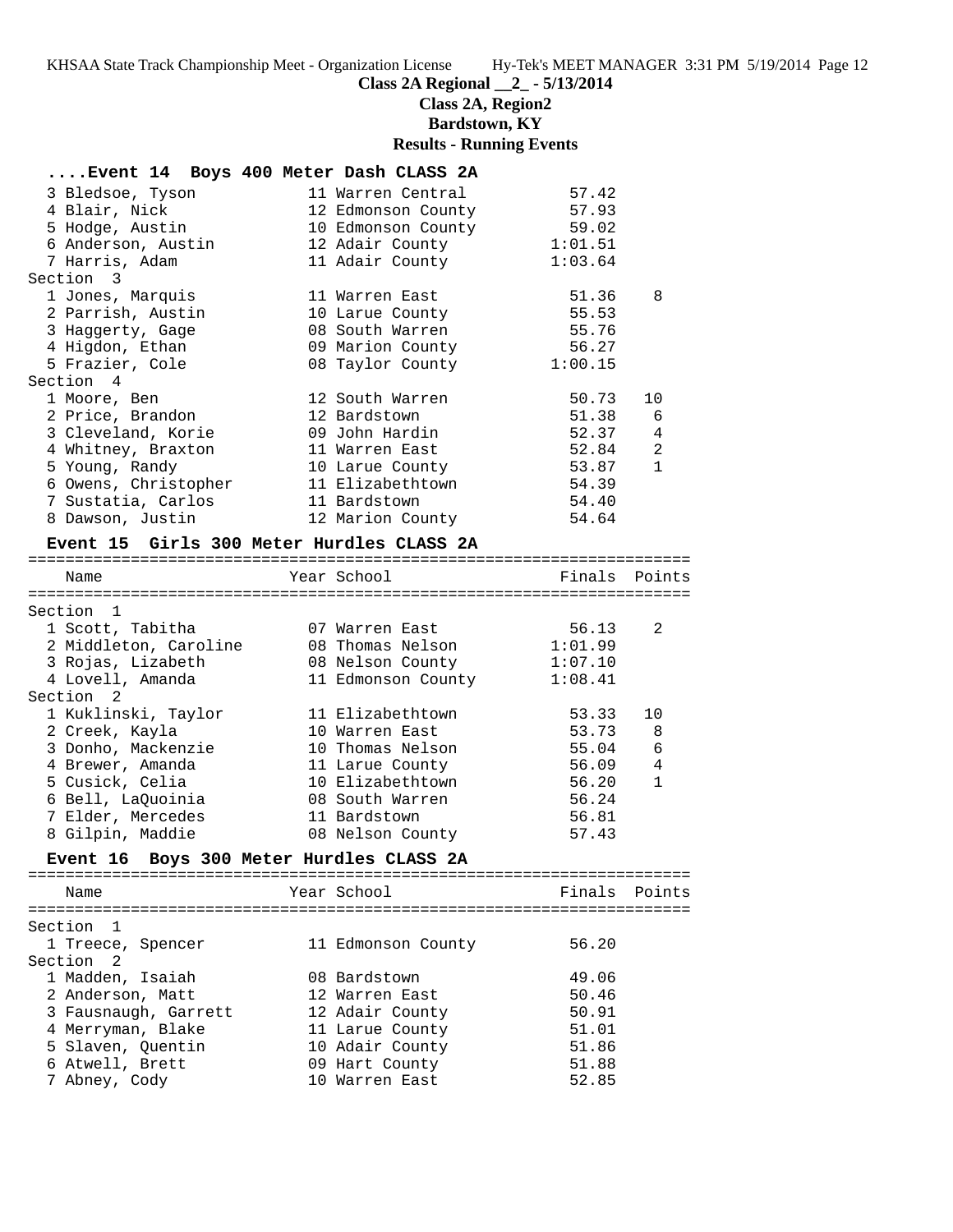#### **Class 2A Regional \_\_2\_ - 5/13/2014**

**Class 2A, Region2**

**Bardstown, KY**

#### **Results - Running Events**

| Event 16 Boys 300 Meter Hurdles CLASS 2A |                    |         |                |
|------------------------------------------|--------------------|---------|----------------|
| 8 Stone, Trey                            | 09 Nelson County   | 53.06   |                |
| Section 3                                |                    |         |                |
| 1 Washington, James                      | 12 Elizabethtown   | 40.42   | 10             |
| 2 Goldring, Dallan                       | 12 Bardstown       | 41.01   | 8              |
| 3 Broaddus, Jack                         | 11 South Warren    | 42.83   | 6              |
| 4 Poff, Evan                             | 12 South Warren    | 43.22   | $\overline{4}$ |
| 5 Smith, Devonte                         | 11 John Hardin     | 44.92   | $\overline{2}$ |
| 6 Mcgaughey, Nick                        | 11 Nelson County   | 45.07   | $\mathbf{1}$   |
| 7 Charlton, Blake                        | 12 Allen County    | 45.47   |                |
| 8 Hampton, Shandon                       | 10 Hart County     | 46.22   |                |
| Event 17 Girls 800 Meter Run CLASS 2A    |                    |         |                |
| Name                                     | Year School        | Finals  | Points         |
|                                          |                    |         |                |
| Section 1                                |                    |         |                |
| 1 Ratliff, Claire                        | 10 Elizabethtown   | 2:27.76 | 10             |
| 2 Gilliam, Megan                         | 10 South Warren    | 2:29.65 | 8              |
| 3 Guzman, Chrystal                       | 09 John Hardin     | 2:31.26 | $\epsilon$     |
| 4 Russell, Miranda                       | 10 Edmonson County | 2:31.72 | $\overline{4}$ |
| 5 Martin, Nicole                         | 12 South Warren    | 2:34.76 | $\overline{a}$ |
| 6 Mills, Rae                             | 10 Marion County   | 2:37.02 | $\mathbf{1}$   |
| 7 Kingery, Savannah                      | 08 Elizabethtown   | 2:38.56 |                |
| 8 Alford, Lauren                         | 07 Warren East     | 2:40.71 |                |
| 9 Festervan, Lakein                      | 07 Bardstown       | 2:41.48 |                |
| 10 Thurman, Allison                      | 10 Thomas Nelson   | 2:42.54 |                |
| Section 2                                |                    |         |                |
| 1 Jones, Taylor                          | 10 Warren Central  | 2:43.83 |                |
| 2 Thomas, Nichole                        | 10 Larue County    | 2:44.73 |                |
| 3 Atkins, Allyson                        | 11 John Hardin     | 2:45.41 |                |
| 4 Disponnett, Sydney                     | 08 Bardstown       | 2:46.62 |                |
| 5 Risner, Becca                          | 09 Nelson County   | 2:51.52 |                |
| 6 Doyle, Kennady                         | 10 Edmonson County | 2:52.44 |                |
| 7 Mullins, Natalie                       | 10 Larue County    | 2:54.09 |                |
| 8 Elder, Madeline                        | 10 Warren East     | 2:57.20 |                |
| 9 Adams, Andria                          | 11 Allen County    | 2:57.66 |                |
| 10 Crowder Emily                         | 10 Allen County    | 3:00 71 |                |

Section 3

# 10 Crowder, Emily 10 Allen County 3:00.71 1 Cheng, Belinda 09 Taylor County 3:02.44 2 Meador, Shelby 11 Warren Central 3:03.27 3 Ware, Taylor 10 Taylor County 3:03.48 4 Curry, Amber 10 Adair County 3:06.52 5 Byrd, Jodie 10 Hart County 3:20.68

## **Event 18 Boys 800 Meter Run CLASS 2A**

======================================================================= Name The Year School The Finals Points ======================================================================= Section 1 1 Warden, Charles 11 Elizabethtown 1:58.35 10 2 Price, Brandon 12 Bardstown 1:59.35 8 3 Edmunds, Jake 11 South Warren 2:00.36 6 4 Weaver, Eddie 12 John Hardin 2:07.46 4 5 Stockdale, Chance 11 Edmonson County 2:08.70 2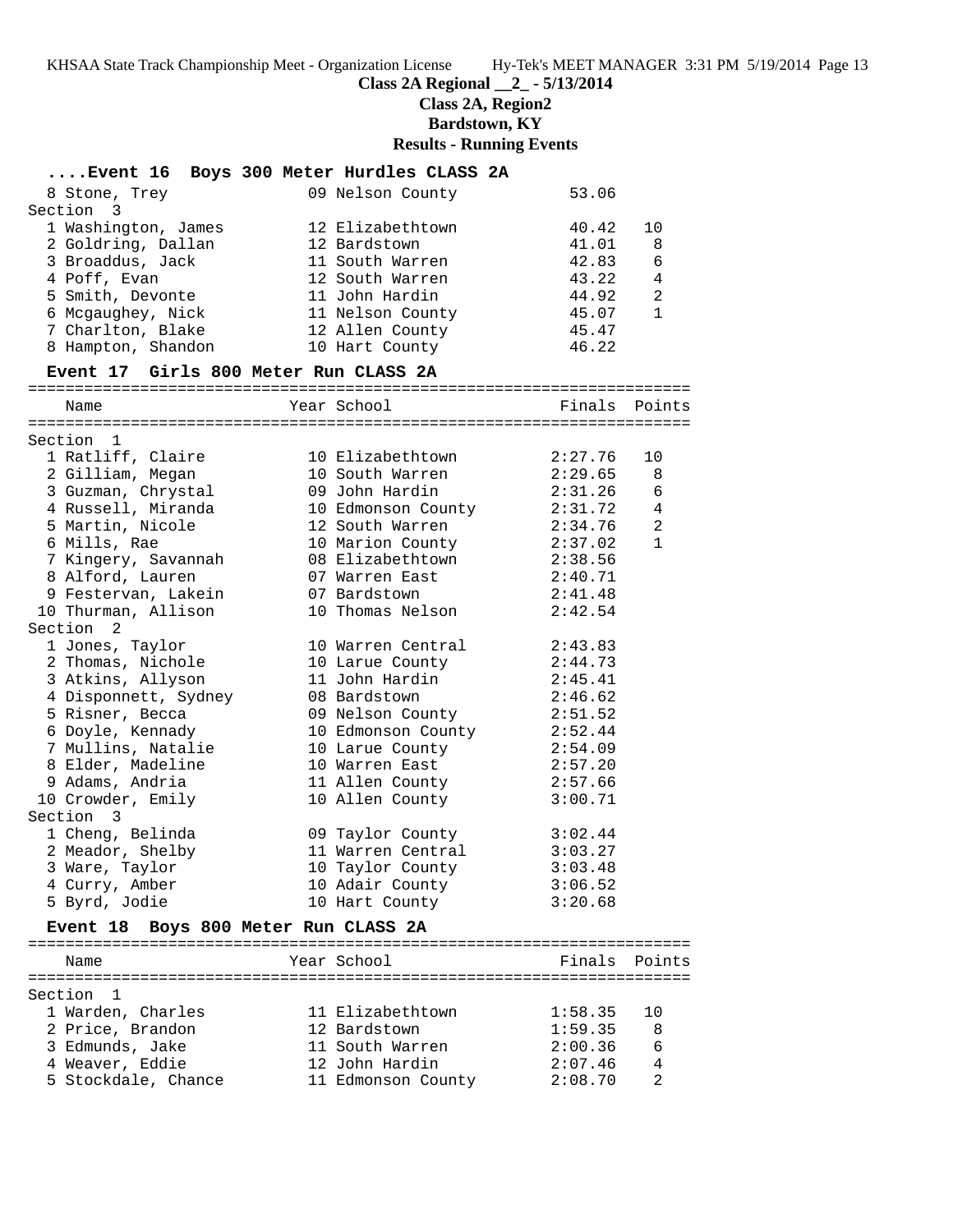**Class 2A Regional \_\_2\_ - 5/13/2014**

**Class 2A, Region2**

**Bardstown, KY**

# **Results - Running Events**

### **....Event 18 Boys 800 Meter Run CLASS 2A**

| 6 Gibbs, Andrew        | 12 South Warren     | 2:09.47 | 1 |
|------------------------|---------------------|---------|---|
| 7 Beason, Jaryus       | 11 Warren Central   | 2:10.90 |   |
| 8 Sustatia, Carlos     | 11 Bardstown        | 2:11.70 |   |
| 9 Ballard, Will        | 11 Nelson County    | 2:13.40 |   |
| 10 Moore, Rylan        | 10 Edmonson County  | 2:16.76 |   |
| 11 Long, Jonathan      | 10 Nelson County    | 2:16.95 |   |
| 12 Hagan, Nathan       | 12 Thomas Nelson    | 2:17.76 |   |
| 13 Blankenship, Calvin | 09 Warren East      | 2:17.86 |   |
| 14 Smith, Hunter       | 10 Warren East      | 2:18.47 |   |
| 15 Farmer, Joseph      | 10 Adair County     | 2:18.55 |   |
| 16 Dvorjak, Jacob      | 10 Elizabethtown    | 2:19.08 |   |
| 17 Humphrey, Jake      | 08 Thomas Nelson    | 2:21.02 |   |
| 18 Meador, Caleb       | 09 Warren Central   | 2:21.76 |   |
| 19 Shoulders, John     | 08 Hart County      | 2:22.26 |   |
| 20 Bishop, Jarrett     | 10 Adair County     | 2:25.80 |   |
| 21 Waters, Chase       | 10 Allen County     | 2:25.85 |   |
| 22 Peglow, Preston     | 10 Franklin-Simpson | 2:29.38 |   |
| 23 Martin, Dillon      | 10 Allen County     | 2:31.95 |   |
| 24 Burgess, Lane       | 08 Hart County      | 2:32.69 |   |
| 25 Faircloth, Spenser  | 10 Franklin-Simpson | 3:03.84 |   |

### **Event 19 Girls 200 Meter Dash CLASS 2A**

=======================================================================

| Name                                   | Year School                          | Finals | Points         |
|----------------------------------------|--------------------------------------|--------|----------------|
| ====================================== | ==================================== |        |                |
| 1 Risen, Katelyn                       | 10 Nelson County                     | 31.25  |                |
| 2 Ratliff, Lynda                       | 09 Hart County                       | 32.69  |                |
| 3 Hodge, Allison                       | 09 Hart County                       | 33.66  |                |
| 4 Baker, Vondasha                      | 09 Franklin-Simpson 33.93            |        |                |
| 5 Whitman, Cierra                      | 10 Edmonson County                   | 34.31  |                |
| Section <sub>2</sub>                   |                                      |        |                |
| 1 Malone, Alexis                       | 09 Thomas Nelson                     | 29.41  |                |
| 2 Rigdon, Jackie                       | 07 Larue County                      | 29.46  |                |
| 3 Garrett, Tesla                       | 11 Adair County                      | 29.72  |                |
| 4 Hughes, Mercedes                     | 08 Taylor County 29.89               |        |                |
| 5 Hunt, Emery                          | 08 Edmonson County                   | 30.46  |                |
| 6 Savoy, Starr                         | 10 John Hardin                       | 30.52  |                |
| 7 Garcia, Gabriela                     | 11 Larue County                      | 31.14  |                |
| Section 3                              |                                      |        |                |
| 1 Patterson, Tiavion                   | 11 Warren Central                    | 26.59  | 4              |
| 2 Bartley, Meredith                    | 10 Marion County                     | 27.66  |                |
| 3 Harmon, Brianna                      | 12 Nelson County                     | 27.96  |                |
| 4 Gardner, Morgan                      | 10 Warren East                       | 28.41  |                |
| 5 Guelde, Molli                        | 12 South Warren                      | 29.00  |                |
| 6 Smith, Destiny                       | 10 Warren East                       | 29.21  |                |
| 7 Atkins, La Kayla                     | 10 Franklin-Simpson                  | 30.40  |                |
| 8 Parrish, Maggie                      | 09 Thomas Nelson                     | 31.30  |                |
| Section 4                              |                                      |        |                |
| 1 Dickerson, Zantori                   | 10 John Hardin                       | 25.68  | 10             |
| 2 Nall, Bailey                         | 10 Elizabethtown                     | 26.49  | 8              |
| 3 Gregory, Savanna                     | 10 Allen County                      | 26.53  | $\sqrt{6}$     |
| 4 Lashley, Amaya                       | 08 South Warren                      | 26.85  | $\overline{2}$ |
| 5 Bradshaw, Miranda                    | 12 Marion County                     | 26.98  | $\mathbf{1}$   |
| 6 Lenardson, Elizabeth                 | 09 Taylor County                     | 27.31  |                |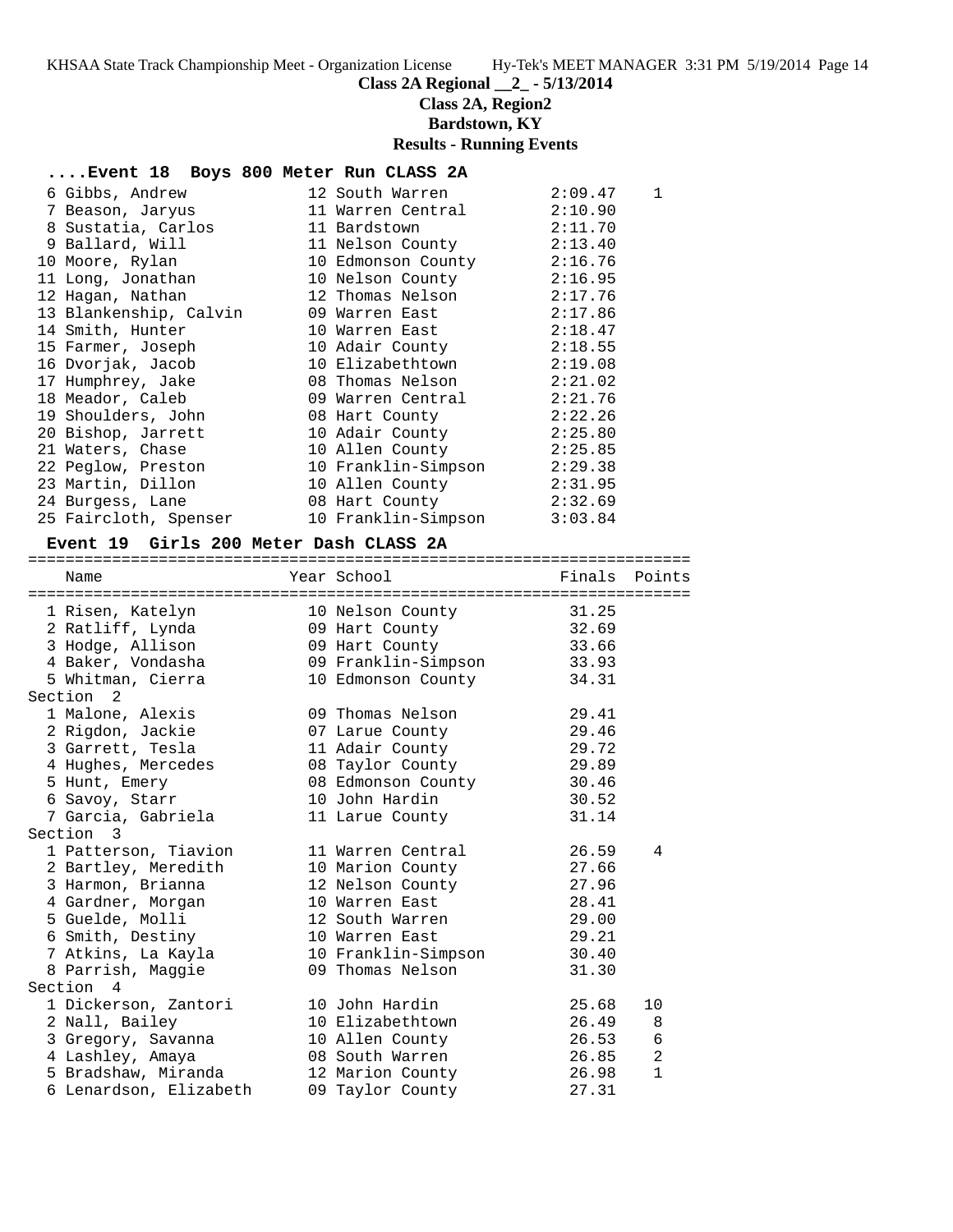|                                         | KHSAA State Track Championship Meet - Organization License Hy-Tek's MEET MANAGER 3:31 PM |          |              |
|-----------------------------------------|------------------------------------------------------------------------------------------|----------|--------------|
|                                         | Class 2A Regional _2_ - 5/13/2014<br>Class 2A, Region2                                   |          |              |
|                                         | <b>Bardstown, KY</b>                                                                     |          |              |
|                                         | <b>Results - Running Events</b>                                                          |          |              |
|                                         | Event 19 Girls 200 Meter Dash CLASS 2A                                                   |          |              |
| 7 Satterfield, Jharon 12 Warren Central |                                                                                          | 27.64    |              |
| 8 Smith, Tianna 11 Elizabethtown        |                                                                                          | 28.15    |              |
| Event 20 Boys 200 Meter Dash CLASS 2A   |                                                                                          |          |              |
|                                         |                                                                                          |          |              |
| Name                                    | Year School                                                                              | Finals   | Points       |
| Section 1                               |                                                                                          |          |              |
| 1 Manning, Quinton                      | 10 Elizabethtown                                                                         | 25.56    |              |
| 2 Huff, Brian                           | 10 Allen County                                                                          | 26.91    |              |
|                                         | 3 Mcguffin, Tristan 11 Nelson County 28.03                                               |          |              |
| 4 Gonzalez, Jose                        | 10 Allen County                                                                          | 30.82    |              |
| Section 2                               |                                                                                          |          |              |
| 1 Walton, Marlyne                       | 12 Warren East                                                                           | 24.93    |              |
| 2 Dylan, Ramsey                         | 12 Edmonson County                                                                       | 25.38    |              |
| 3 Lee, Ty                               | 12 Edmonson County                                                                       | 25.59    |              |
| 4 Saxton, Alex                          | 12 Franklin-Simpson 26.38                                                                |          |              |
| 5 Parrish, Jesse                        | 12 Thomas Nelson                                                                         | 27.24    |              |
| Section 3                               |                                                                                          |          |              |
| 1 Roepke, Erik                          | 10 South Warren                                                                          | 23.85    | 2            |
| 2 Kenney, Weston                        | 12 Warren East                                                                           | 23.87    | $\mathbf{1}$ |
| 3 Carver, Devon                         | 12 Nelson County                                                                         | 24.12    |              |
| 4 Nichols, Kendall                      | 11 Elizabethtown                                                                         | 24.29    |              |
| 5 Hall, Isiah                           | 10 Franklin-Simpson 24.53                                                                |          |              |
| 6 Parrish, Austin                       | 10 Larue County                                                                          | 24.72    | 24.720       |
| 6 Hennessy, Cj                          | 11 Bardstown                                                                             | 24.72    | 24.729       |
| Section 4                               |                                                                                          |          |              |
| 1 Green, Rondell                        | 12 Warren Central                                                                        | 22.93    | 10           |
| 2 Moore, Ben                            | 12 South Warren                                                                          | 23.09    | 8            |
| 3 Corral, Gavin                         | 11 Bardstown                                                                             | 23.33    | 6            |
| 4 Porter-Bunton, Chris                  | 12 Warren Central                                                                        | 23.59    | 4            |
| 5 Lynn, Darren                          | 11 Hart County                                                                           | 24.03    |              |
| 6 Ferguson, Forrest                     | 12 Hart County                                                                           | 24.87    |              |
| Event 21 Girls 3200 Meter Run CLASS 2A  |                                                                                          |          |              |
| Name                                    | Year School                                                                              | Finals   | Points       |
|                                         |                                                                                          |          |              |
| Section<br>1                            |                                                                                          |          |              |
| 1 Haas, Caroline                        | 09 South Warren                                                                          | 12:07.22 | 10           |
| 2 Godfrey, Hannah                       | 12 Elizabethtown                                                                         | 12:10.77 | 8            |
| 3 Smith, Jessica                        | 10 Edmonson County                                                                       | 12:33.85 | 6            |
| 4 Arel, Kaitlyn                         | 11 John Hardin                                                                           | 12:43.48 | 4            |
| 5 Hughes, Kelsey                        | 09 Nelson County                                                                         | 13:13.75 | 2            |
| 6 Simpson, Brooke                       | 10 South Warren                                                                          | 13:18.39 | $\mathbf{1}$ |
| 7 Grogan, Jenna                         | 07 John Hardin                                                                           | 13:38.59 |              |
| 8 Middleton, Sadie                      | 11 Thomas Nelson                                                                         | 14:00.70 |              |
| 9 Nikirk, Merideth                      | 07 Elizabethtown                                                                         | 14:17.09 |              |
| 10 Beailieu, Renee                      | 10 Allen County                                                                          | 14:52.19 |              |
| 11 Naftel, Hailey                       | 10 Warren East                                                                           | 15:40.78 |              |

5/19/2014 Page 15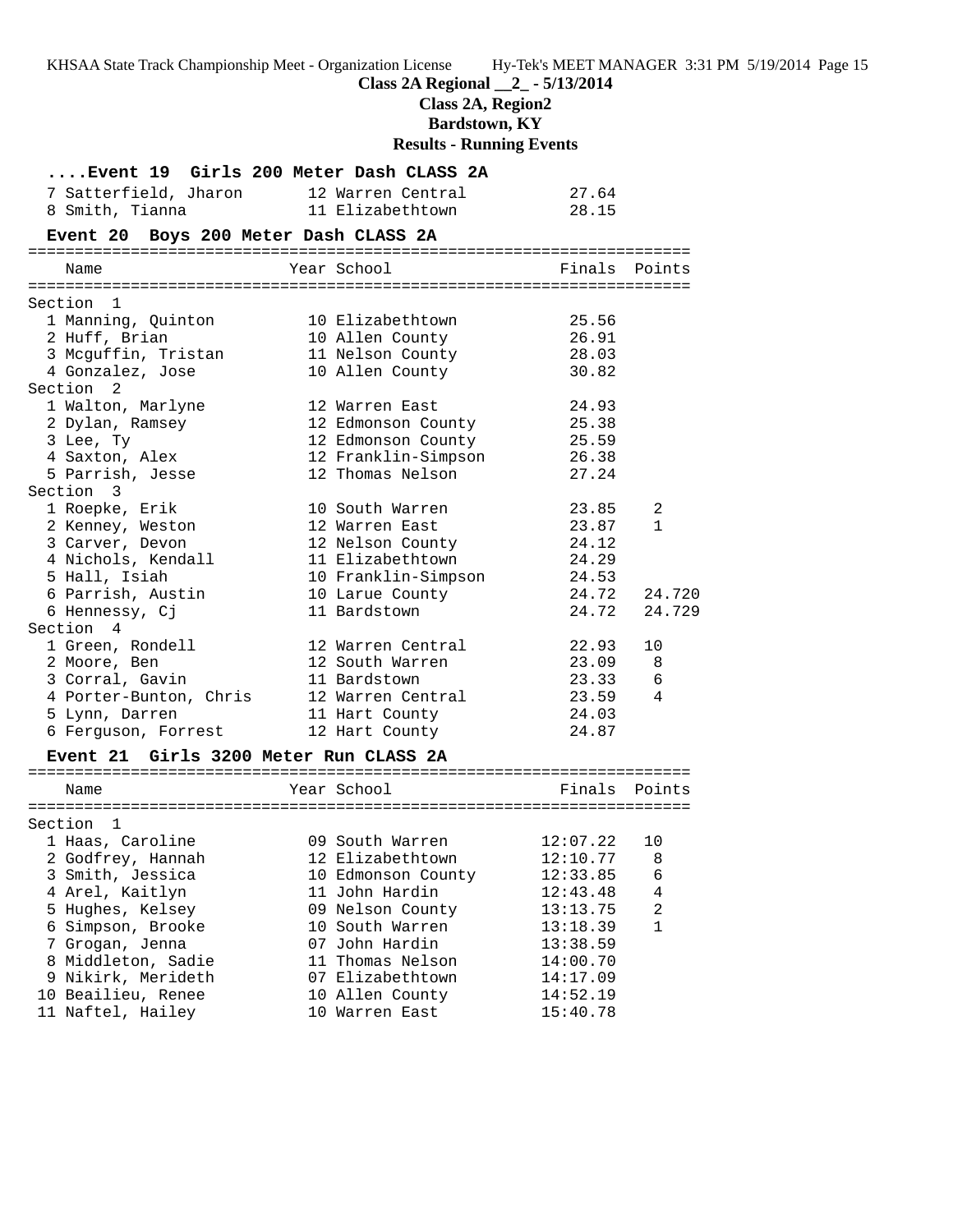# **Class 2A Regional \_\_2\_ - 5/13/2014**

**Class 2A, Region2**

**Bardstown, KY**

# **Results - Running Events**

### **Event 22 Boys 3200 Meter Run CLASS 2A**

| Name                                      | Year School States and the School<br>Finals Points |          |                     |                      |  |
|-------------------------------------------|----------------------------------------------------|----------|---------------------|----------------------|--|
|                                           |                                                    |          |                     |                      |  |
| 1 Sandidge, Adam                          | 9:59.27<br>12 Larue County                         |          | 10                  |                      |  |
| 2 Mattingly, Jarrett                      | 10 Thomas Nelson<br>10:10.62                       |          | 8                   |                      |  |
| 3 Osborne, Aaron                          | 11 Warren East<br>10:18.28<br>10:24.63             |          | 6<br>$\overline{4}$ |                      |  |
| 4 Starling, Jonah<br>5 Wilson, Logan      | 12 South Warren<br>09 Warren East                  | 10:46.87 | $\overline{2}$      |                      |  |
| 6 Allen, Ross                             | 12 South Warren<br>10:47.93                        |          | 1                   |                      |  |
| 7 Ballard, Will                           | 11 Nelson County<br>10:51.77                       |          |                     |                      |  |
| 8 Sasse, Austin                           | 10 Edmonson County<br>10:54.04                     |          |                     |                      |  |
| 9 Choate, Caleb                           | 11 Hart County<br>10:54.99                         |          |                     |                      |  |
| 10 Horie, Makoto                          | 11 Elizabethtown<br>11:05.24                       |          |                     |                      |  |
| 11 Scott, Jacob                           | 11:06.75                                           |          |                     |                      |  |
| 12 McAnally, Adam                         | 11 Edmonson County<br>07 Elizabethtown<br>11:14.03 |          |                     |                      |  |
| 13 Boulware, Raleigh                      | 09 John Hardin<br>11:21.46                         |          |                     |                      |  |
| 14 Cowan, Dalton                          | 11 Warren Central<br>11:28.87                      |          |                     |                      |  |
| 15 Estes, Frankie                         | 08 Allen County<br>11:35.83                        |          |                     |                      |  |
| 16 Cecil, Jake                            | 09 Larue County<br>11:47.34                        |          |                     |                      |  |
| 17 Abston, Chauncey                       | 07 Adair County<br>11:58.98                        |          |                     |                      |  |
| 18 Zerskiy, Mikhail                       | 09 Warren Central 12:06.03                         |          |                     |                      |  |
| 19 Smith, Matthew                         | 10 Hart County<br>12:13.86                         |          |                     |                      |  |
| 20 Long, Jonathan                         | 10 Nelson County<br>12:15.59                       |          |                     |                      |  |
| 21 Cooper, Wyatt                          | 10 Allen County 14:06.01                           |          |                     |                      |  |
| -- J Bonifer, C                           | 08 Adair County                                    | DQ       |                     | did not complete las |  |
| Event 23 Girls 4x400 Meter Relay CLASS 2A |                                                    |          |                     |                      |  |
|                                           |                                                    |          |                     |                      |  |
| School                                    |                                                    |          | Finals Points       |                      |  |
| Section 2                                 |                                                    |          |                     |                      |  |
| 1 Elizabethtown                           |                                                    | 4:14.13  | 10                  |                      |  |
| 1) Ratliff, Claire 10                     | 2) Nuccitelli, Jordan 10                           |          |                     |                      |  |
| 3) Evans, Amirr 07                        | 4) Smith, Tianna 11                                |          |                     |                      |  |
| 5) Kingery, Savannah 08                   | 6) Atcher, Courtney 11                             |          |                     |                      |  |
| 7) Nall, Bailey 10                        | 8) Pepper, Anna Cecile 12                          |          |                     |                      |  |
| 2 John Hardin                             |                                                    | 4:16.09  | - 8                 |                      |  |
| 1) Dickerson, Zantori 10                  | 2) Canada, Sara 12                                 |          |                     |                      |  |
| 3) Jones, J'Anna 11                       | 4) Taylor, Tamia 09                                |          |                     |                      |  |
| 5) Canada, Sara 12                        | 6) Reed, Zinaija 08                                |          |                     |                      |  |
|                                           |                                                    |          |                     |                      |  |
| 7) Jackson, Sophia 10                     | 8) Jackson, Tyra 10                                |          |                     |                      |  |
| 3 Bardstown                               |                                                    | 4:31.16  | 6                   |                      |  |
| 1) Festervan, Lakein 07                   | 2) Hayden, Andrea 08                               |          |                     |                      |  |
| 3) Allen, Caresha 11                      | 4) Elder, Mercedes 11                              |          |                     |                      |  |
| 5) Allen, Caresha 11                      | 6) Elder, Mercedes 11                              |          |                     |                      |  |
| 4 Larue County                            |                                                    | 4:34.20  | 4                   |                      |  |
| 1) Brewer, Amanda 11                      | 2) Mullins, Natalie 10                             |          |                     |                      |  |
| 3) Ward, Hattie 09                        | 4) Durbin, Kristina 11                             |          |                     |                      |  |
| 5) Mullins, Natalie 10                    | 6)                                                 |          |                     |                      |  |
| 5 South Warren                            |                                                    | 4:38.21  | 2                   |                      |  |
| 1) Martin, Nicole 12                      | 2) Lashley, Amaya 08                               |          |                     |                      |  |
| 3) Draper, Chelby 10                      | 4) Pohlmann, Juliet 10                             |          |                     |                      |  |
| 5) Pohlmann, Juliet 10                    | 6) Schrader, Rita 07                               |          |                     |                      |  |
| 7) Meyers, Katie 12<br>6 Warren East      | 8)                                                 | 4:56.76  | 1                   |                      |  |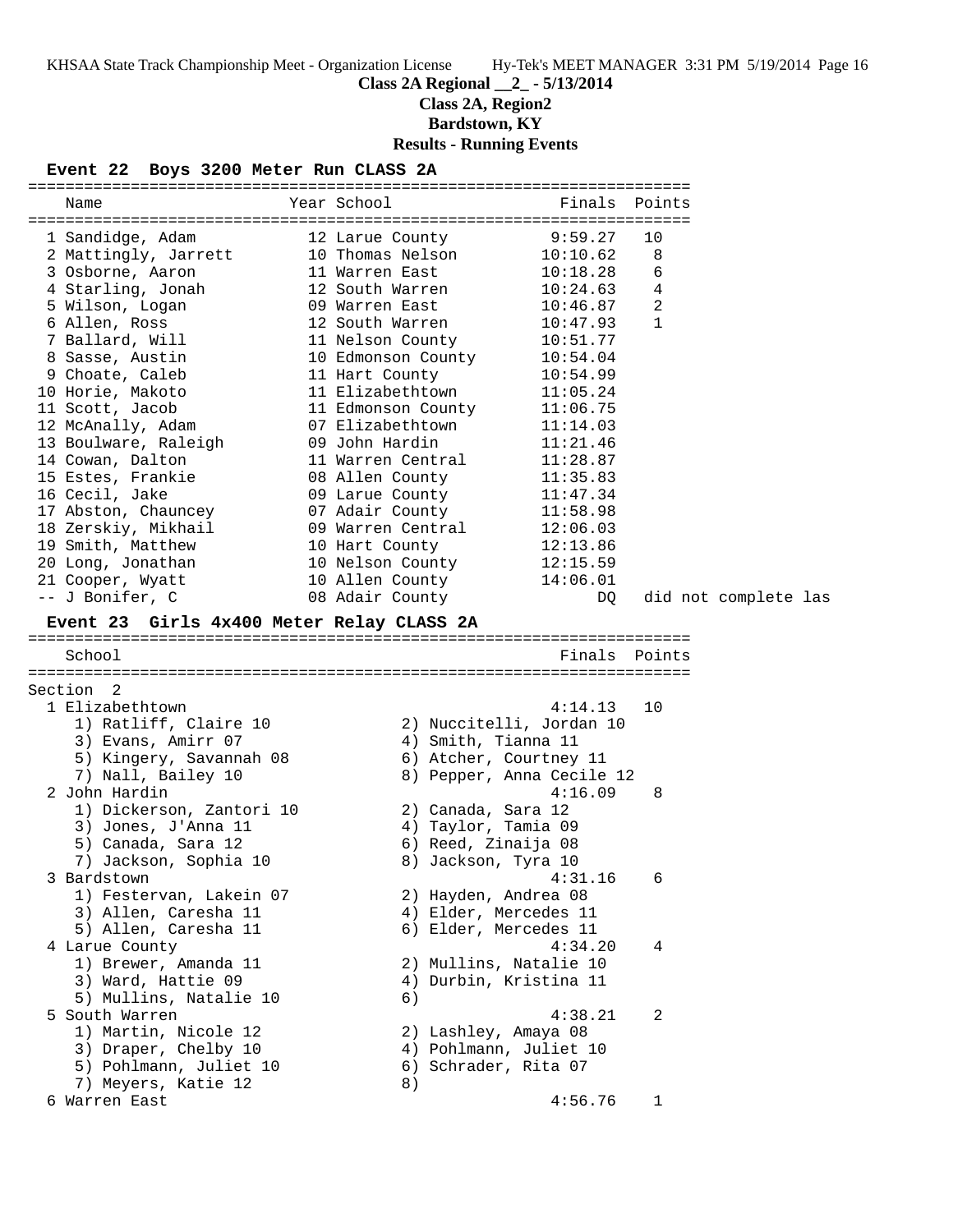**Class 2A Regional \_\_2\_ - 5/13/2014**

**Class 2A, Region2**

**Bardstown, KY**

#### **Results - Running Events**

#### **....Event 23 Girls 4x400 Meter Relay CLASS 2A**

| 1) Dodd, Kailey 11      | 2) Kieffer, Mikayla 10   |
|-------------------------|--------------------------|
| 3) Wardlow, Baylen 09   | 4) Alford, Lauren 07     |
| 5) Abney, Carrie 08     | 6) Scott, Tabitha 07     |
| 7) Creek, Kayla 10      | 8)                       |
| 7 Nelson County         | 5:12.51                  |
| 1) Head, Kelsie 10      | 2) Browning, Gracie 09   |
| 3) Risen, Katelyn 10    | 4) Risner, Becca 09      |
| 5) Hughes, Kelsey 09    | 6) Hughes, Bree 12       |
| 7) Rojas, Lizabeth 08   | 8) Browning, Gracie 09   |
| 8 Taylor County         | 5:17.24                  |
| 1) Wilkerson, Olivia 10 | 2) Woodcox, Andi 09      |
| 3) Ware, Taylor 10      | 4) Phillips, Katilynn 10 |
| 5) Elwood, Alanna J 09  | 6)                       |
|                         |                          |

### **Event 24 Boys 4x400 Meter Relay CLASS 2A**

======================================================================= School **Finals Points** ======================================================================= Section 1 1 Edmonson County 4:02.83 1) Blair, Nick 12 2) Hodge, Austin 10 3) Allen, Austin 12 4) Stockdale, Chance 11 5) Allen, Austin 12 (6) Bedwell, Cole 11 7) Higgs, Travis 12 8) Dylan, Ramsey 12 2 Allen County Scottsville 4:15.02 1) Monterossa, Daniel 10 2) Veron, Patrick 09 3) Waters, Chase 10 4) Charlton, Blake 12 3 Nelson County 4:17.62 1) Stone, Trey 09 2) Mattingly, Austin 09 3) Bain, Stuart 12 (4) Akridge, Derek 11 5) Reinle, Dalton 09 (6) Dekle, Ben 12 7) Long, Jonathan 10 8) Section 2 1 Warren East 3:36.05 10 1) Jones, Marquis 11 2) Stoll, Codey 09 3) Casvechia, Caleb 10 4) Whitney, Braxton 11 5) Kenney, Weston 12 (6) Anderson, Matt 12 2 Elizabethtown 3:36.51 8 1) Owens, Christopher 11 2) Hogan, Deante 10 3) Washington, James 12  $\hskip1cm$  4) Royal, Juirien 12 5) Warden, Charles 11 6) Manning, Quinton 10 7) Williams, Guy 11 8) Oestreicher, Alexander 10 3 South Warren 3:37.38 6 1) Haggerty, Gage 08 2) Amos, Ashton 09 3) Edmunds, Jake 11 (4) Moore, Ben 12 5) Amos, Ashton 09 6) Buckner, Cameron 10 7) Roepke, Erik 10 8) Stephenson, Drew 09 4 Bardstown 3:37.61 4 1) Goldring, Dallan 12 2) Sustatia, Carlos 11 3) Barbour, Quentez 09 (4) Price, Brandon 12 5) Festervan, Dalton 10 6) Dockery, Xavier 11 7) Hennessy, Cj 11 8) Conaway, R'Shawn 10 5 John Hardin 3:37.71 2 1) Cleveland, Korie 09 2) Lunsford, Andric 11